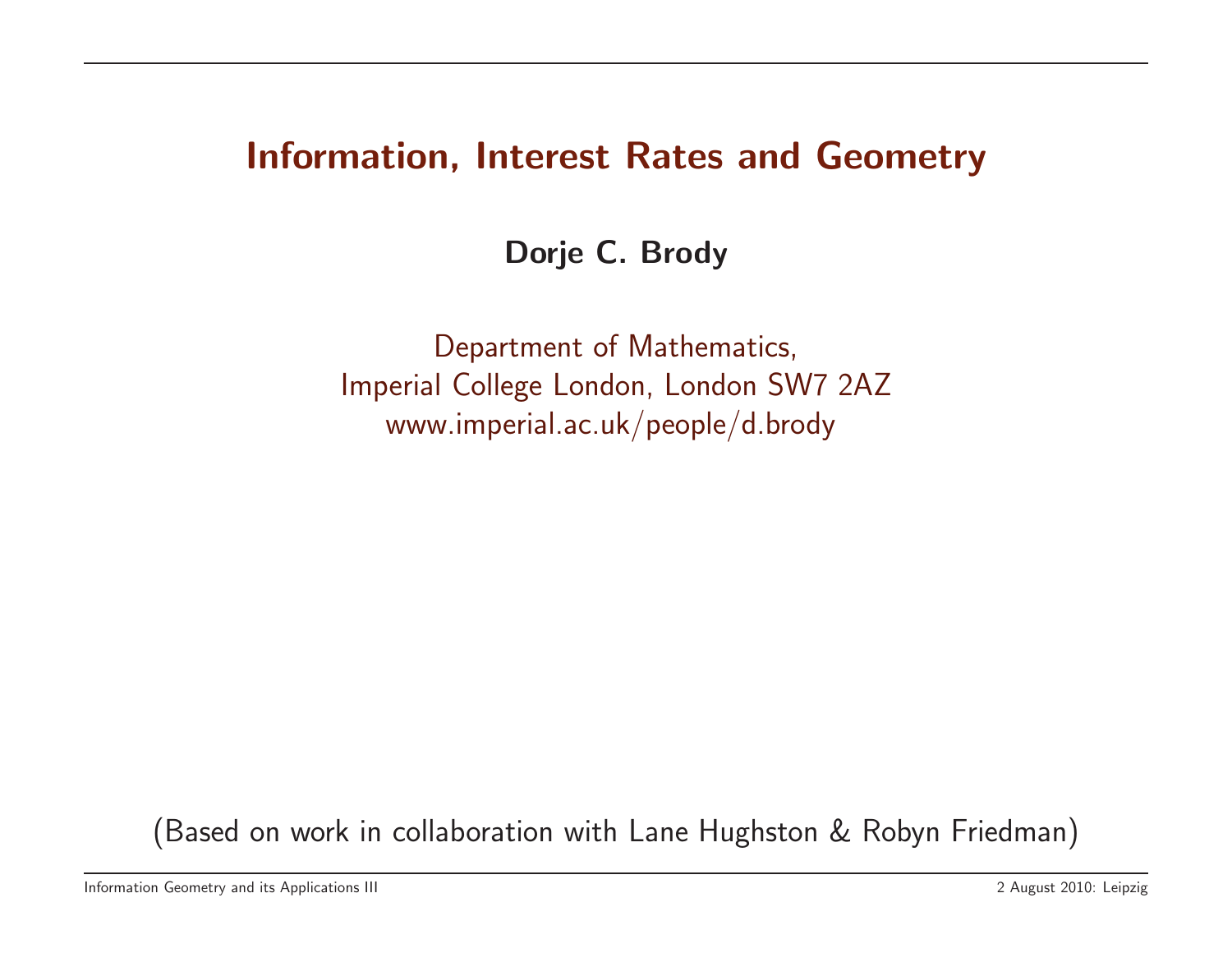#### Brief overview of interest rate theory

Dynamical models for interest rates suffer from the fact that it is difficult to isolate the independent degrees of freedom.

The question is: which ingredients in the determination of an interest rate model can and should be specified independently and exogenously?

A related issue, important for applications, is the determination of an appropriate data set for the specification of initial conditions.

This is the so-called 'calibration problem'.

Traditionally interest rate models have tended to focus either on discount bonds or on rates.

Depending on which choice is made, the resulting models take different forms, and hence have <sup>a</sup> different feel to them.

Fundamentally, however, it should not make any difference whether <sup>a</sup> model is based on bonds or rates.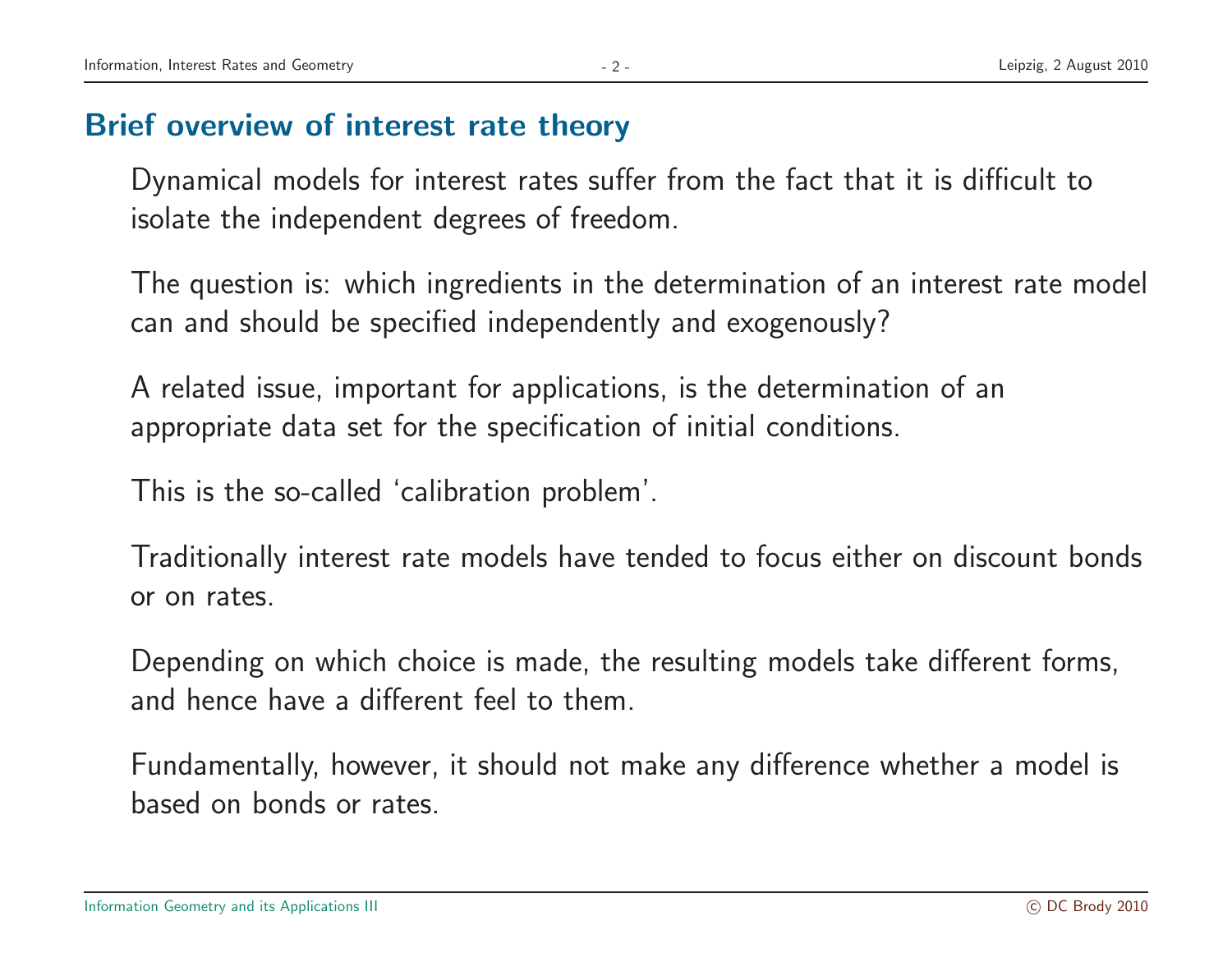To develop this point further let us introduce some notation.

Let time 0 denote the present.

We write  $P_{tT}$  for the value at time t of a discount bond that matures to deliver one unit of currency at time  $T$ .



Figure 1: Typical discount bond prices  $P_{0T}$ .

The associated continuously compounded rate  $R_{tT}$  is defined by

$$
P_{tT} = \exp(-(T-t)R_{tT}). \tag{1}
$$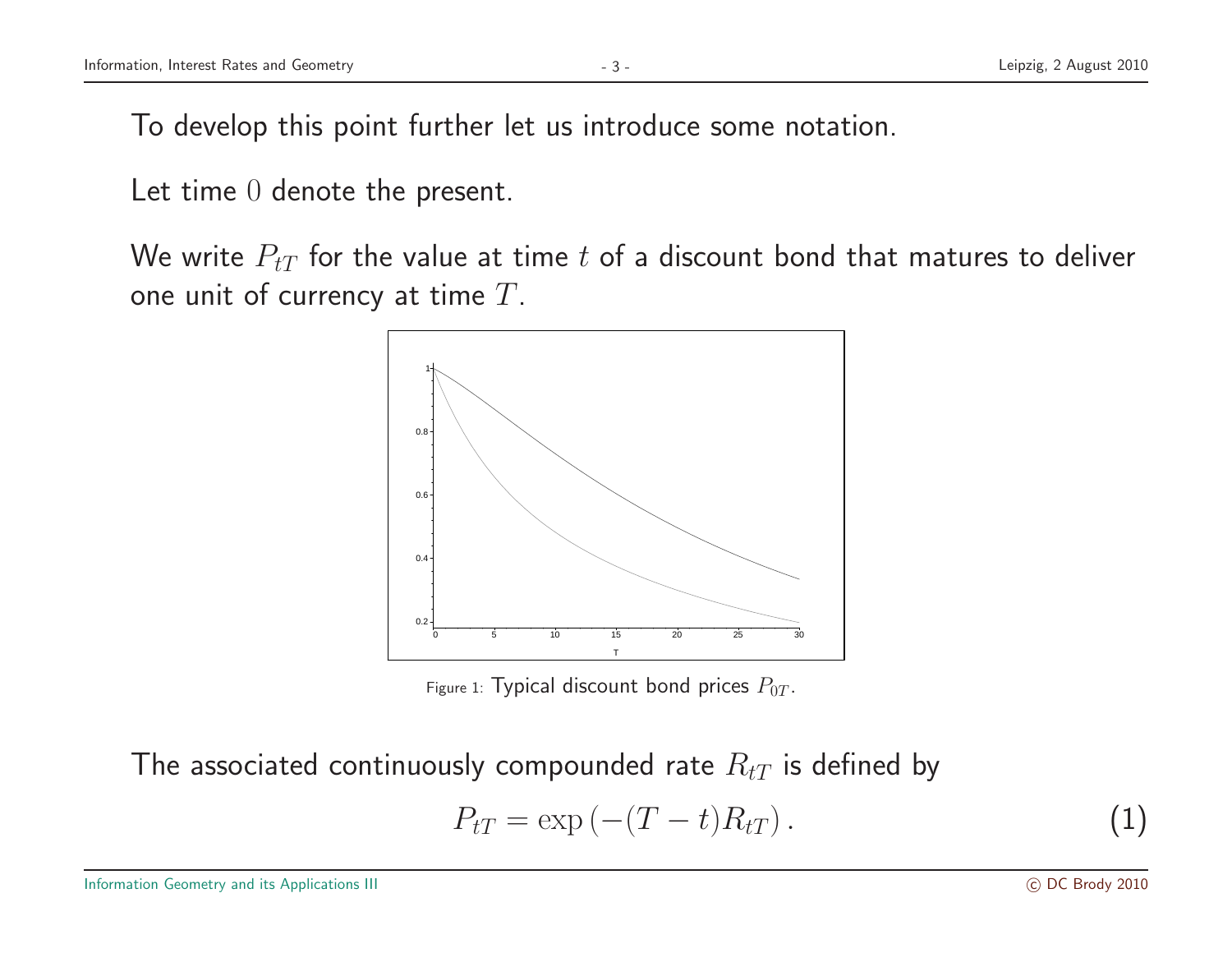

Figure 2: Typical yield curves  $R_{0T}$ .

The dynamics of  $R_{tT}$  and  $P_{tT}$  look different from one another, even if the underlying model is the same.

Once we have the discount bond system, the associated rates can be directly constructed.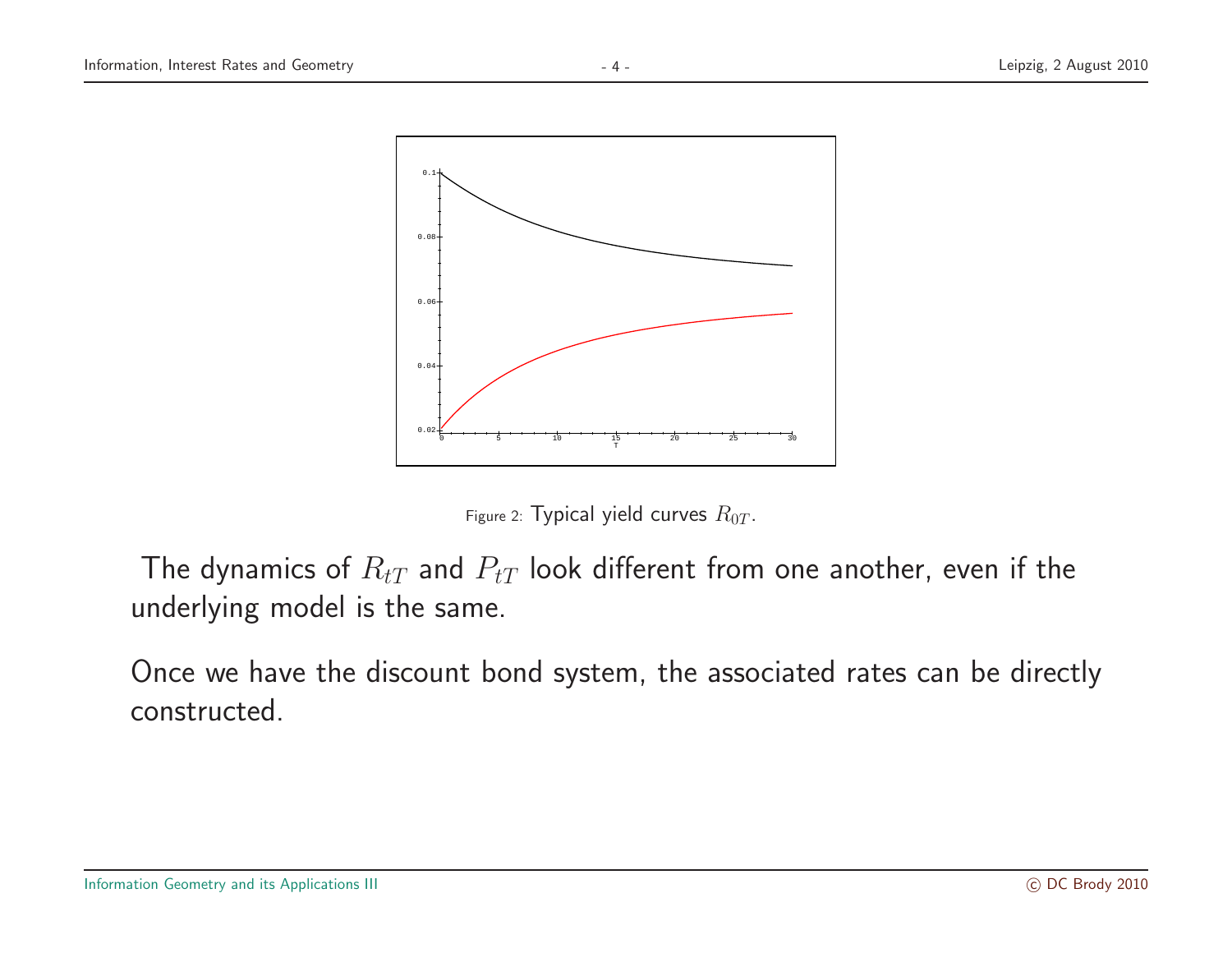For instance, the short (overnight) rate is defined by

$$
r_t = -\frac{\partial}{\partial T} \ln P_{tT} \Big|_{T=t} . \tag{2}
$$

#### Dynamic models for the short rate

The model is defined with respect to a given probability space  $(\Omega, \mathcal{F}, \mathbb{Q})$  with filtration  $\{\mathcal{F}_t\}$  and a standard multidimensional Brownian motion  $\{W_t^\alpha\}$  $(\alpha = 1, 2, \cdots, n)$ , where *n* is possibly infinite.

Here  $\mathbb Q$  denotes the "risk-neutral" measure.

The independent degree of freedom is given by

• the specification of the short rate  $\{r_t\}$  as an essentially arbitrary Ito process on  $(\Omega, \mathcal{F}, \mathbb{Q})$ .

The model for the discount bonds is

$$
P_{tT} = \mathbb{E}\left[\exp\left(-\int_t^T r_s \mathrm{d}s\right) \middle| \mathcal{F}_t\right]. \tag{3}
$$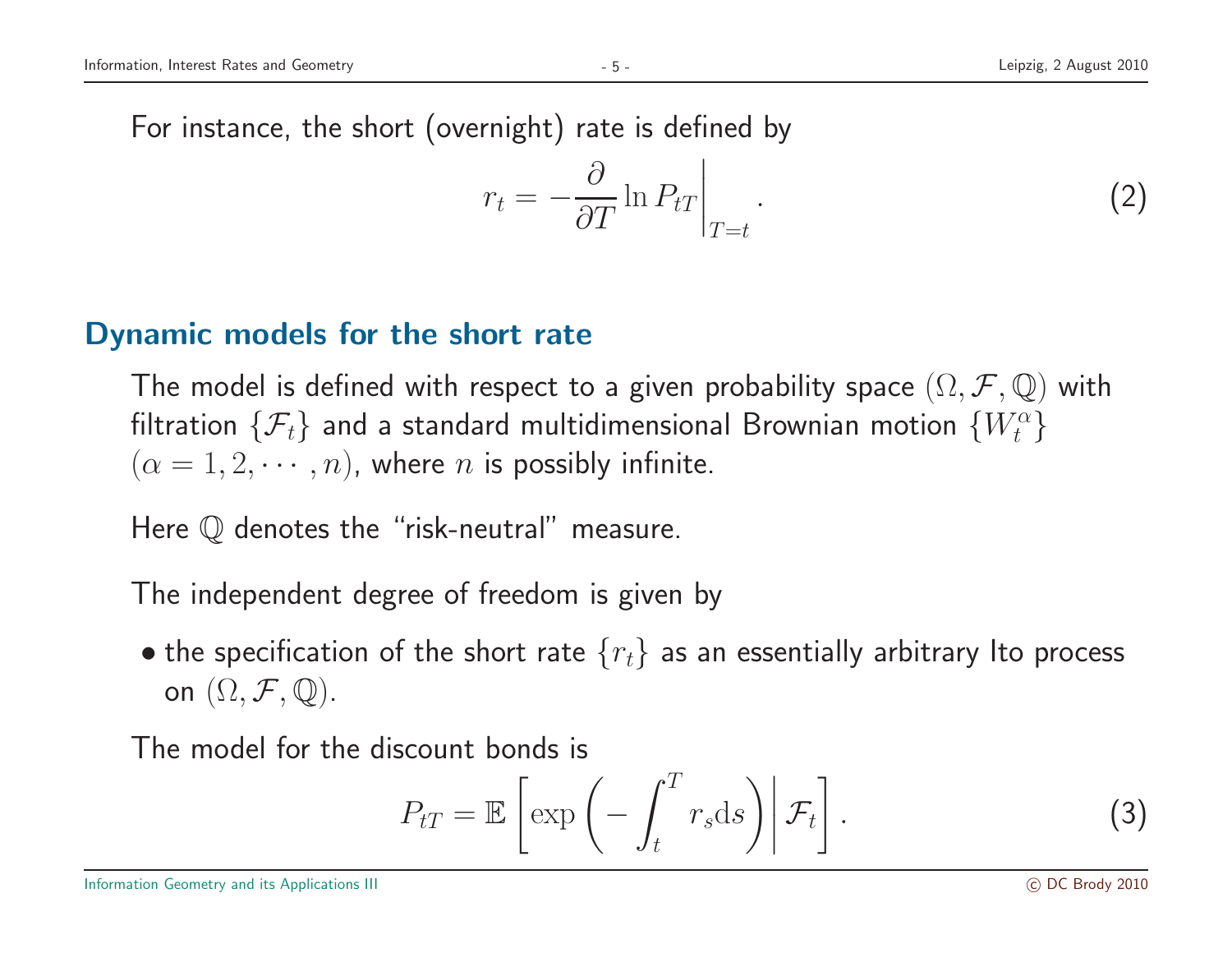An advantage of this approach is that the process  $\{r_t\}$  can be specified independently and exogenously.

There are three disadvantages to this approach:

- the model is specified implicitly: the conditional expectation is generally difficult to calculate.
- the initial term structure  $P_{0T}$  is not fed in directly.
- it is difficult to generate a positive model for  $\{r_t\}$  without making the model somewhat artificial.

## Term structure density approach

This approach has the virtue of eliminating undesirable features of rate-based modelling while retaining desirable features.

Consider first the initial discount function  $P_{0T}$ .

Positivity of nominal rates implies that the discount function  $P_{0T}$  is decreasing in the maturity variable  $T$ .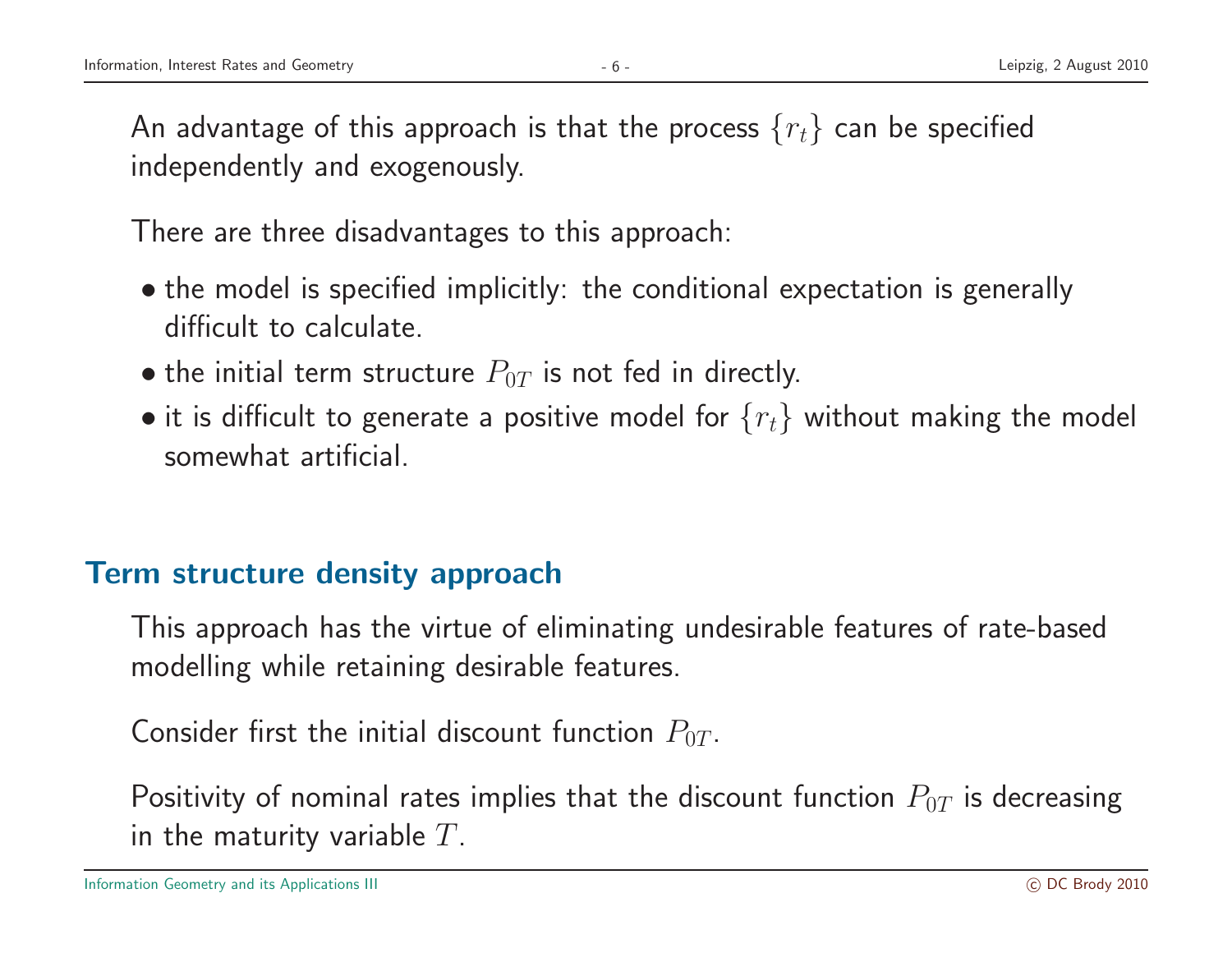A common sense argumen<sup>t</sup> shows that <sup>a</sup> bond with infinite maturity has no value.

Thus  $P_{0T}$  can be thought of as defining a right-side cumulative distribution function on the positive real line  $\mathbb{R}_+$ .

In particular,  $\rho_0(T) = -\partial_T P_{0T}$  defines a density function over  $\mathbb{R}_+$ .

Hence the positive interest term structure implies the existence of <sup>a</sup> random variable X on  $(\Omega, \mathcal{F}, \mathbb{Q})$  such that we have

$$
P_{0T} = \mathbb{Q}(X \geq T). \tag{4}
$$

By consideration of the square-root map

$$
\rho_0(T) \to \xi(T) = \sqrt{\rho_0(T)} \tag{5}
$$

we see that the system of admissible term structure is isomorphic to the convex space  $D(\mathbb{R}_+)$  of smooth density functions on the positive real line.

The "distance" between <sup>a</sup> pair of term structures can thus be measured by

$$
\phi(\rho_1, \rho_2) = \cos^{-1} \int_0^\infty \xi_1(T) \xi_2(T) dT.
$$
 (6)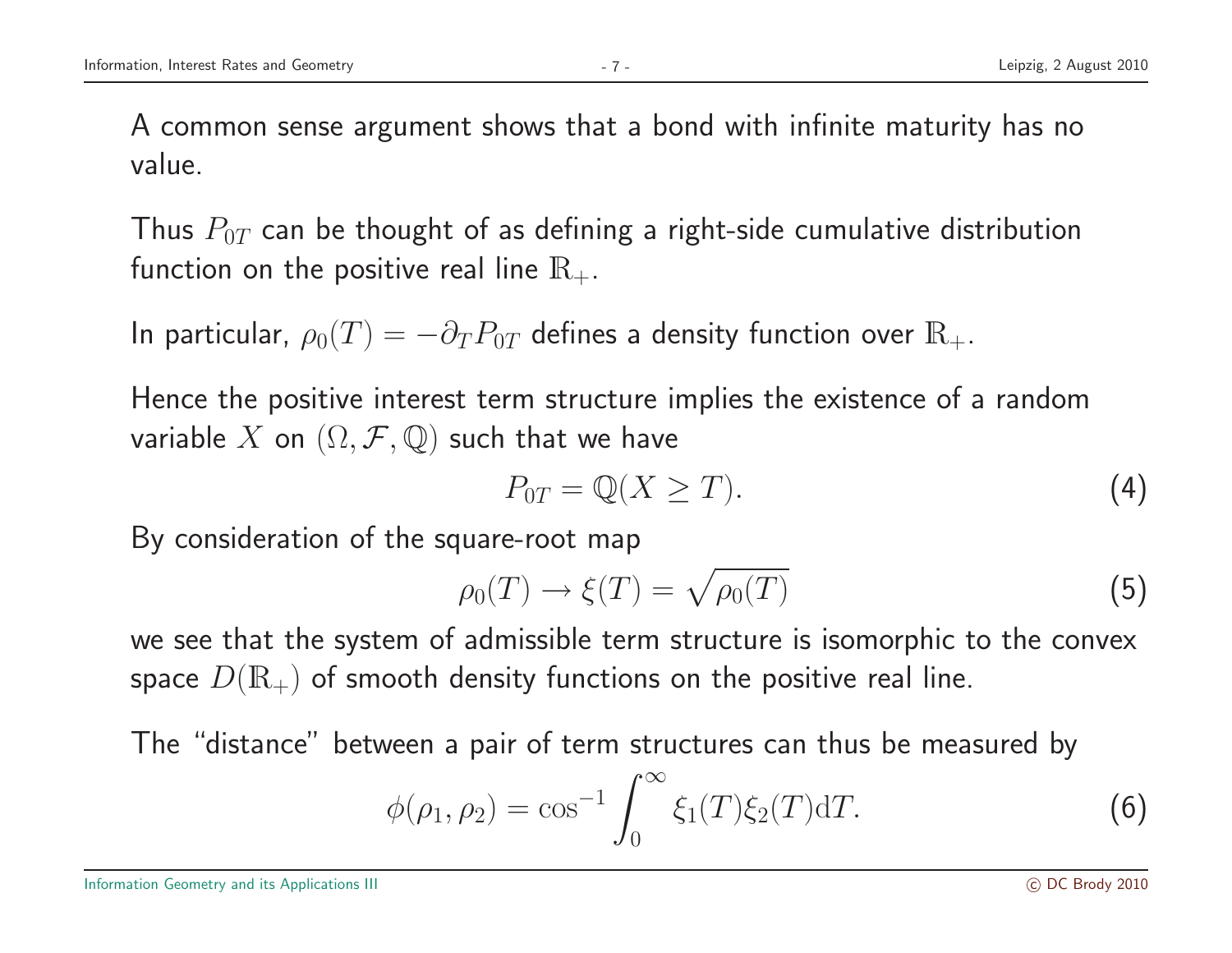

Figure 3: The system of admissible term structures.

## Dynamics of the term-structure density

For the general discount bond dynamics, let us write

$$
dP_{tT} = r_t P_{tT} dt + \Sigma_{tT} dW_t, \qquad (7)
$$

where  $\Sigma_{tT}$  is the absolute volatility processes for a bond with maturity T.

In order to extend the analysis it is convenient to write

$$
B_{tx} = P_{t,t+x} \tag{8}
$$

where  $x$  is the time left until maturity.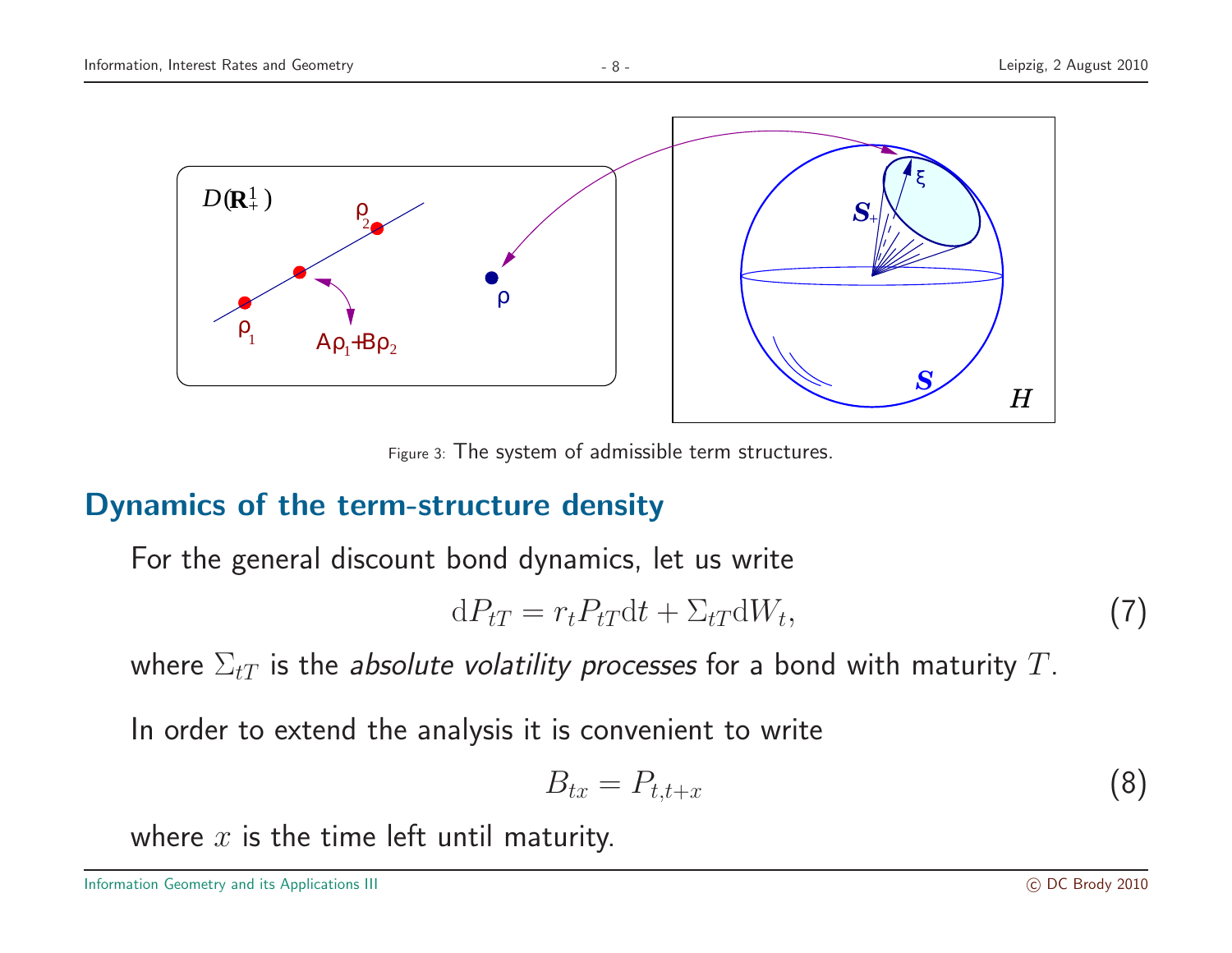It follows that

$$
\rho_t(x) = -\frac{\partial}{\partial x} B_{tx} \tag{9}
$$

is a measure-valued process in the sense that for each value of  $t$  the random function  $\rho_t(x)$  satisfies  $\rho_t(x) > 0$  and the normalisation condition

$$
\int_0^\infty \rho_t(x) dx = 1.
$$
 (10)

The dynamics of  $B_{tx}$  is determined by

$$
dB_{tx} = (dP_{tT})|_{T=t+x} + \frac{\partial}{\partial x}B_{tx}dt,
$$
\n(11)

and hence

$$
dB_{tx} = (r_t B_{tx} + \partial_x B_{tx}) dt + \Sigma_{t,t+x} dW_t,
$$
\n(12)

where  $\partial_x = \partial/\partial x$ .

Differentiating this expression with respect to  $x$ , we obtain

$$
d\rho_t(x) = (r_t \rho_t(x) + \partial_x \rho_t(x)) dt + \omega_{tx} dW_t,
$$
\n(13)

Information Geometry and its Applications III and the Second Second Second Second Control of the Second Second Second Second Second Second Second Second Second Second Second Second Second Second Second Second Second Second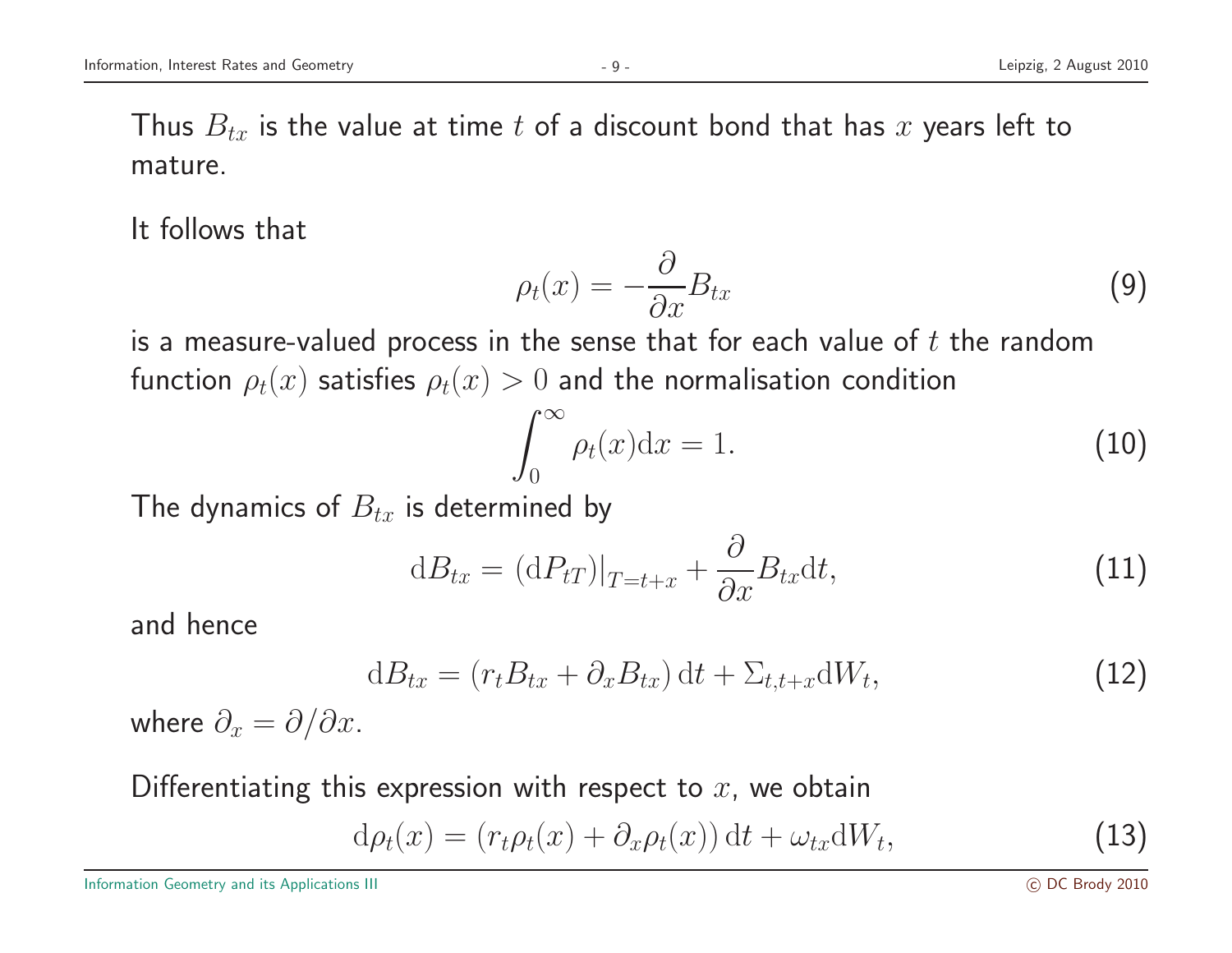where  $\omega_{tx} = -\partial_x \Sigma_{t,t+x}$ .

Before proceeding further, we remark that the short rate satisfies the relation:

$$
r_t = -\int_0^\infty \rho_t(x)\partial_x \ln \rho_t(x) dx.
$$
 (14)

In other words,  $r_t$  is minus the expectation of the gradient of the log-likelihood function.

Let us now examine more closely the volatility term  $\omega_{tx}$ .

Because  $\rho_t(x)$  must remain positive for all values of x, the coefficient of  $dW_t$ must be of the form

$$
\omega_{tx} = \rho_t(x)\sigma_{tx} \tag{15}
$$

such that

$$
\sigma_{tx} = \nu_{tx} - \mathbb{E}_{\rho}[\nu_{tx}], \qquad (16)
$$

where  $\nu_{tx}$  is an exogenously specifiable unconstrained process.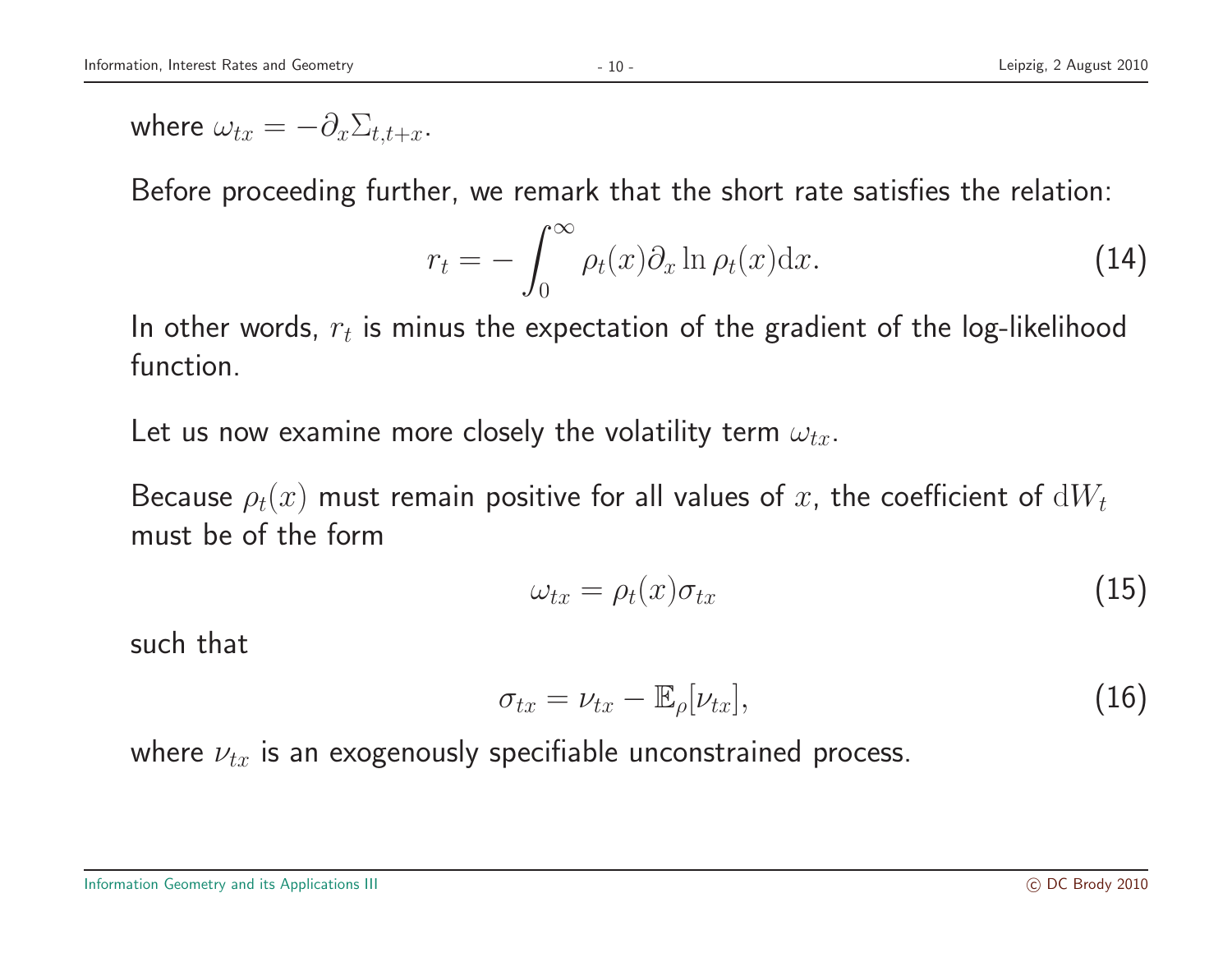## As <sup>a</sup> consequence, we deduce

$$
\frac{d\rho_t(x)}{\rho_t(x)} = (r_t + \partial_x \ln \rho_t(x))dt + \sigma_{tx}dW_t.
$$
\n(17)

This is the general dynamical equation satisfied by the term structure density process.

#### Hilbert space dynamics for term structures

Let us consider how we transform to the Hilbert space representation for density functions.

Denote by  $\xi_{tx}$  the process for the square-root likelihood function, defined by

$$
\rho_t(x) = \xi_{tx}^2. \tag{18}
$$

It follows by Ito's lemma that

$$
\mathrm{d}\rho_t(x) = 2\xi_{tx}\mathrm{d}\xi_{tx} + (\mathrm{d}\xi_{tx})^2,\tag{19}
$$

and hence

$$
\mathrm{d}\xi_{tx} = \left(\partial_x \xi_{tx} + \frac{1}{2} r_t \xi_{tx} - \frac{1}{8} \xi_{tx} \sigma_{tx}^2\right) \mathrm{d}t + \frac{1}{2} \xi_{tx} \sigma_{tx} \mathrm{d}W_t. \tag{20}
$$

Information Geometry and its Applications III and the Second Second Second Second Control of the Second Second Second Second Second Second Second Second Second Second Second Second Second Second Second Second Second Second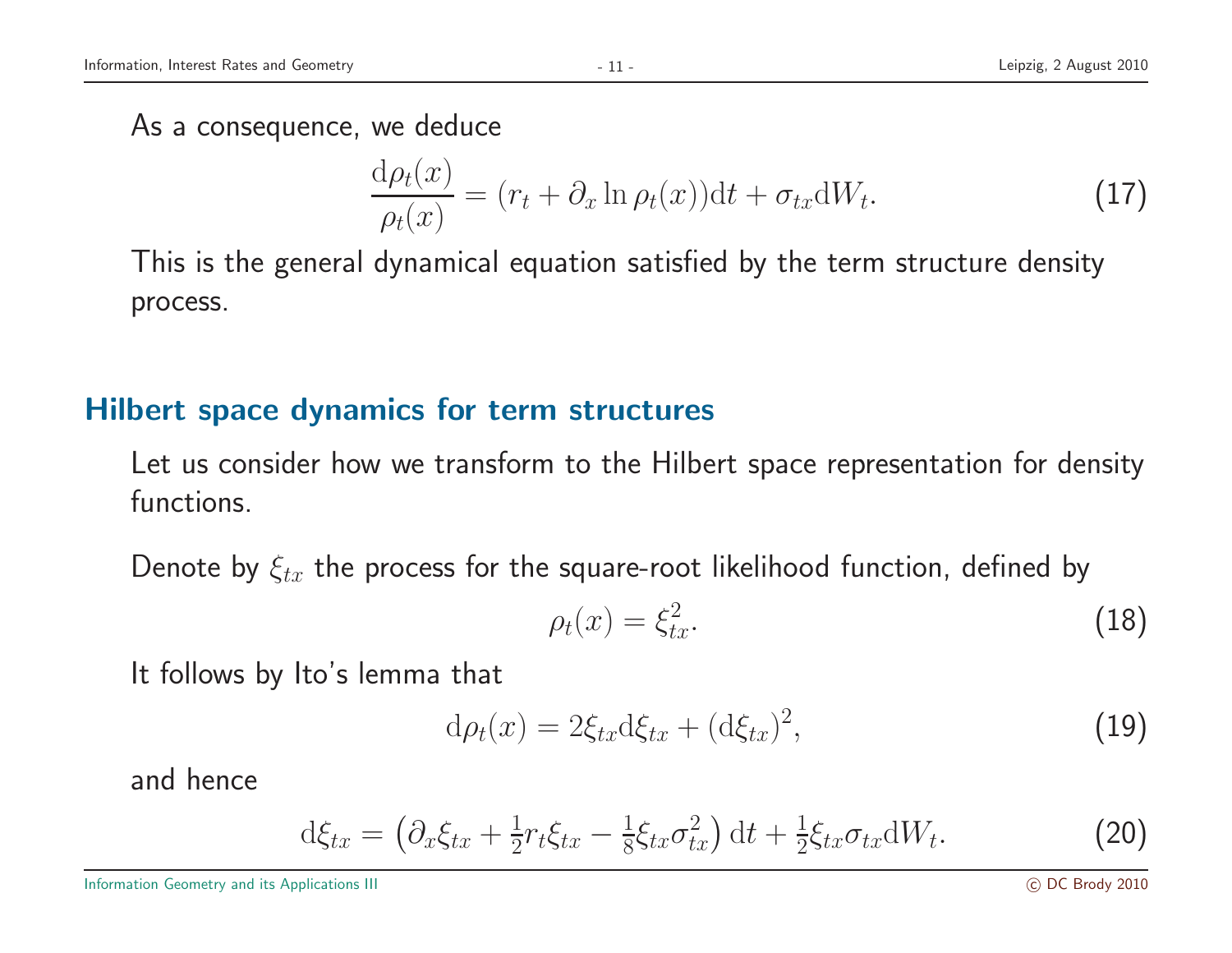

Figure 4: Interest rate dynamics on Hilbert space.

We would like to interpret the Hilbert space dynamics in <sup>a</sup> geometrical fashion.

For this purpose we find it expedient to introduce the Dirac notation to signify Hilbert space operations

Thus if the function  $\psi(x)$  is an element of  $\mathcal{H} = L^2(\mathbb{R}^1_+)$ , we denote it by  $|\psi\rangle$ , and if  $\varphi(x)$  belongs to the dual Hilbert space  $\mathcal{H}^*$  we denote this by  $\langle \varphi |$ .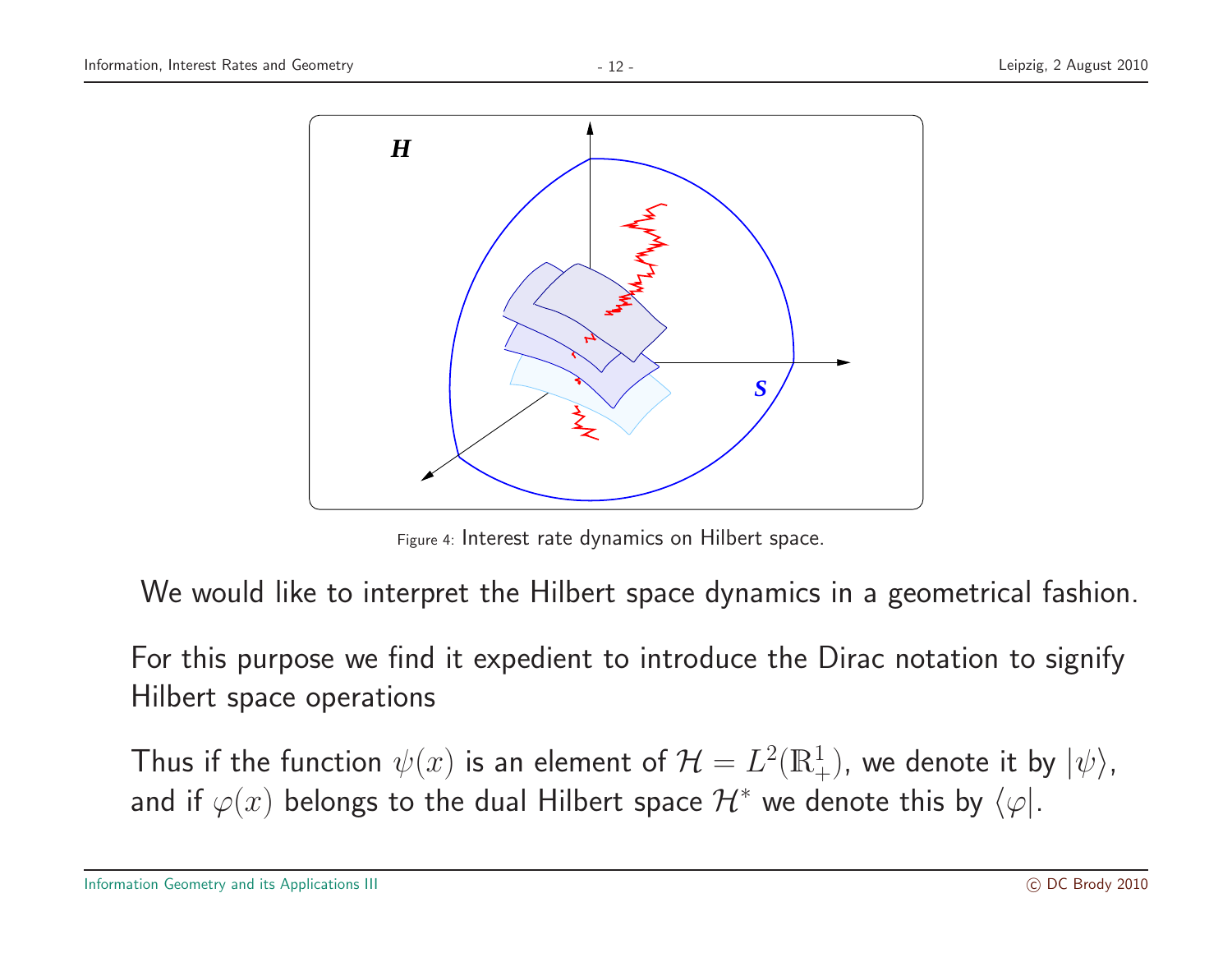Their inner product is thus written

$$
\langle \psi | \varphi \rangle = \int_0^\infty \psi(x) \varphi(x) dx.
$$
 (21)

Now suppose  $\xi(x)$  is a positive function.

In that case, the derivative  $\partial_x$  can be thought of as a linear operator  $\hat{D}$  on  $\mathcal{H},$ and we have an endomorphism given by

$$
|\xi\rangle \rightarrow \hat{D}|\xi\rangle \tag{22}
$$

providing that  $|\xi\rangle$  lies in the domain of  $\hat{D}$ .

We can now tentatively interpret, in the language of Hilbert space geometry, the terms appearing in the drift in the dynamical equation.

Let us begin by noting first that (14) can be rewritten in the form

$$
\int_0^\infty \xi_{tx} \partial_x \xi_{tx} \mathrm{d}x = -\frac{1}{2} r_t. \tag{23}
$$

This allows us to interpret the short term interest rate process  $r_t$  in terms of the mean of the symmetric part of the operator  $\hat{D}$  in the state  $\ket{\xi_t}$ .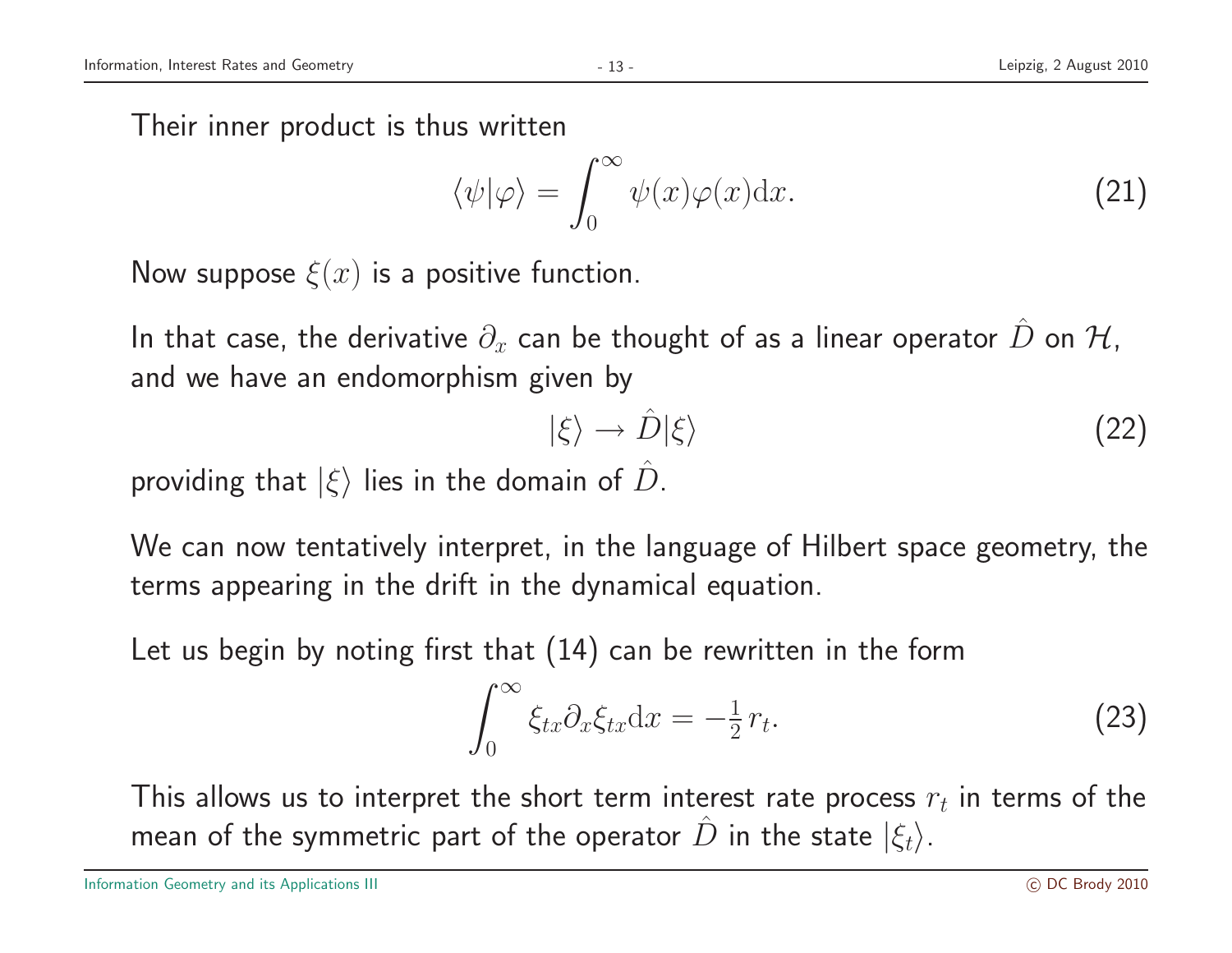In particular, we have

$$
\frac{\langle \xi_t | \hat{D} | \xi_t \rangle}{\langle \xi_t | \xi_t \rangle} = -\frac{1}{2} r_t.
$$
\n(24)

Therefore, if we let  $\hat{D}_\mathrm{s}$  denote the symmetric part of  $\hat{D}$ , then the abstract random variable in  ${\cal H}$  corresponding to the short rate  $r_t$  is given by  $\hat{r}=-2\hat{D}$ s.

If we further define the mean-adjusted operator

$$
\tilde{D} = \hat{D} - \frac{\langle \xi_t | \hat{D} | \xi_t \rangle}{\langle \xi_t | \xi_t \rangle} \hat{1},
$$
\n(25)

then we deduce for the dynamical equation of the term structure state vector:

$$
d|\xi_t\rangle = (\tilde{D} - \frac{1}{8}\hat{\sigma}_t^2) |\xi_t\rangle dt + \frac{1}{2}\hat{\sigma}_t |\xi_t\rangle dW_t, \qquad (26)
$$

where

$$
\hat{\sigma}_t = \hat{\nu}_t - \frac{\langle \xi_t | \hat{\nu}_t | \xi_t \rangle}{\langle \xi_t | \xi_t \rangle} \hat{\mathbb{1}}.
$$
\n(27)

Projectively, the first term in the drift is <sup>a</sup> negative 'Hamiltonian' gradient flow  $-\nabla r$ ; whereas the second term in the drift ensures the martingale property.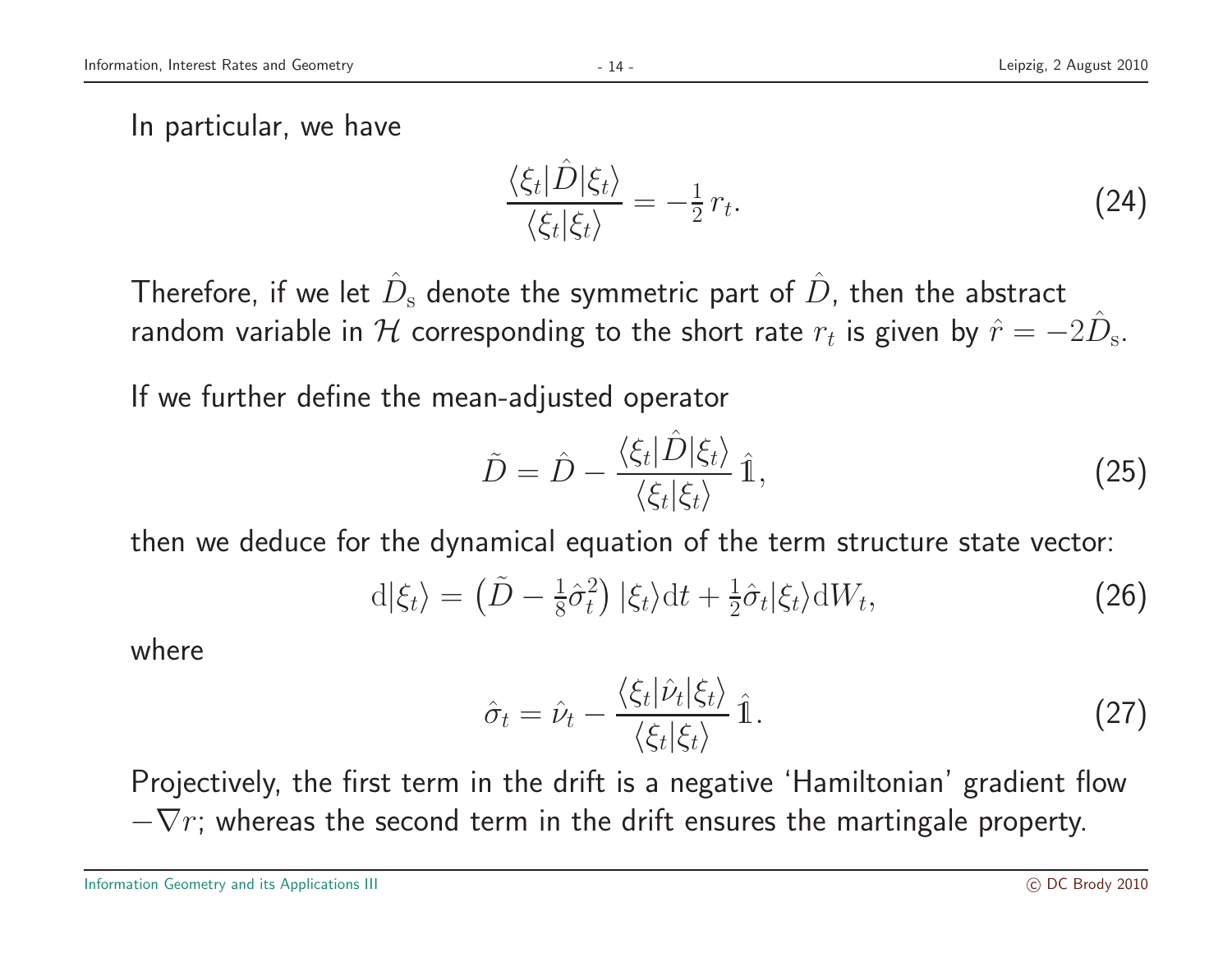## Information and interest

We now consider how interest rate dynamics is generated from elementary economic considerations.

There are of course numerous economic factors that affect the movement of interest rates, and causal relations that hold between these factors are often difficult to disentangle.

Hence, rather than attempting to address <sup>a</sup> range of factors simultaneously, we will focus on one key factor that appears important.

This is the liquidity risk, in the narrow sense of cash demand.

Our objective is to build an information-based model that reflects the market perception of future liquidity risk, and use it for the pricing and general risk managemen<sup>t</sup> of interest rate derivatives.

To illustrate the role played by liquidity risk in determining interest rate systems, let us begin by examining deterministic term structures.

We remark that it is reasonable to regard the random variable  $X$  as representing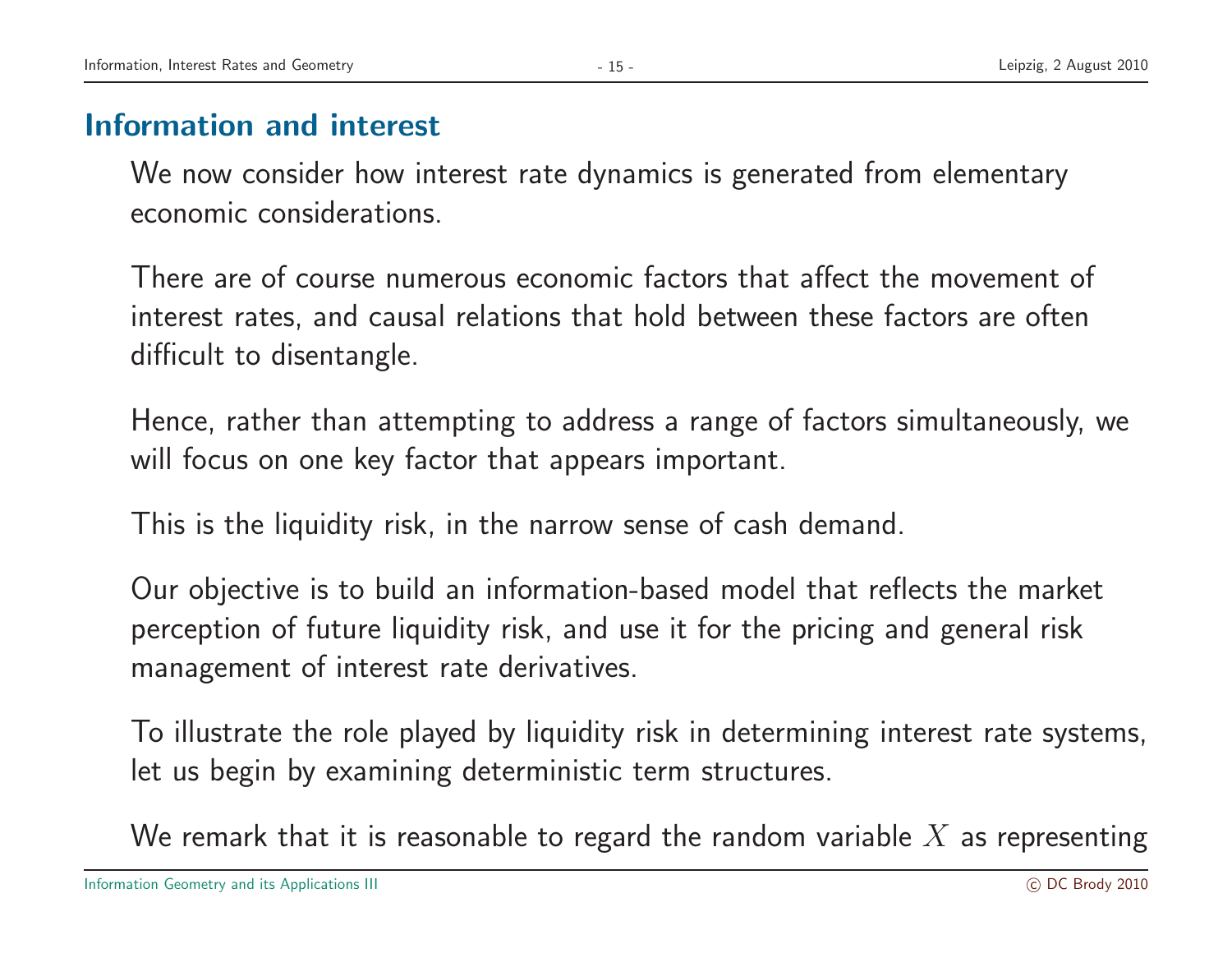the occurrence time of future liquidity issues, at least to first approximation.

From the viewpoint of the buyer of <sup>a</sup> bond, if with high probability cash is needed before the maturity  $T$ , then purchase will be made only if the bond price is sufficiently low.

Likewise, the seller of <sup>a</sup> bond would be willing to pay <sup>a</sup> high premium if there is a likely need for cash before time  $T$ .

Thus  $P_{0T}$  represents a survival function, where 'survival' means lack of liquidity crisis.

In fact, the price of a discount bond with maturity  $T$  is determined by the risk-adjusted probability that the liquidity crisis arises beyond time  $T$ :

$$
P_{0T} = \mathbb{Q}(X \ge T). \tag{28}
$$

The risk-neutral hazard rate associated with liquidity crisis is just the initial forward rate  $f_{0T}$ .

Therefore, for a small  $dT$  we have

$$
f_{0T} dT = \mathbb{Q} \left( X \in [T, T + dT] \, | \, X \ge T \right). \tag{29}
$$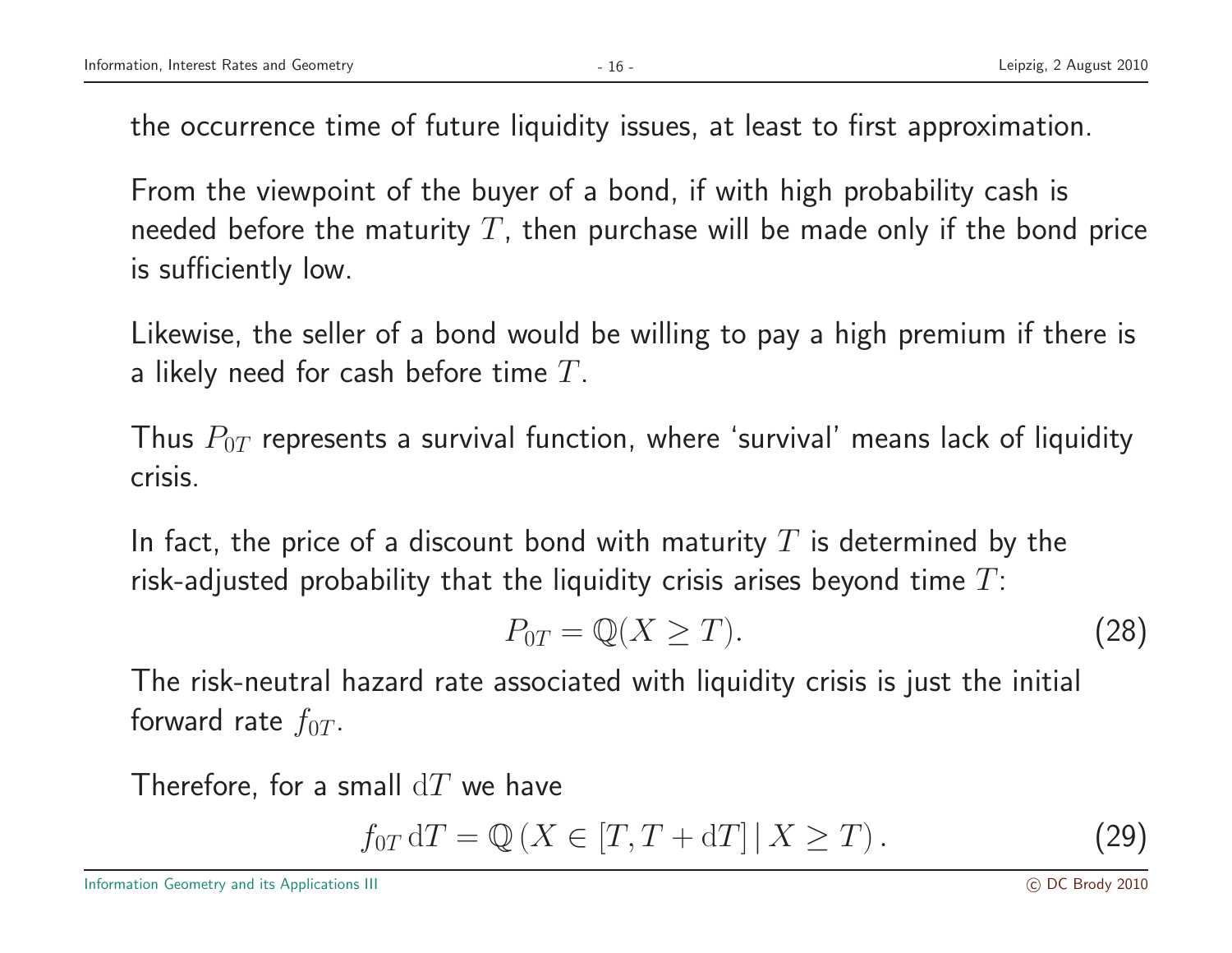That is,  $f_{0T} dT$  is the *a priori* risk-neutral probability of a liquidity crisis occurring in an infinitesimal interval  $[T, T + dT]$ , conditional upon survival until time T.

More generally, in the case of <sup>a</sup> deterministic interest rate system, we have:

$$
P_{tT} = \mathbb{Q}\left(X \ge T \,|\, X \ge t\right). \tag{30}
$$

#### Market information about future liquidity

Our aim now is to extend the deterministic model (30) into <sup>a</sup> dynamical one without losing the key economic interpretation.

The problem therefore is to identify the relevant conditioning.

In <sup>a</sup> dynamical setup, market participants accumulate noisy information concerning future liquidity risk.

It is this noisy observation of the timing  $X$  of the future cash demand that generates random movements in the bond price.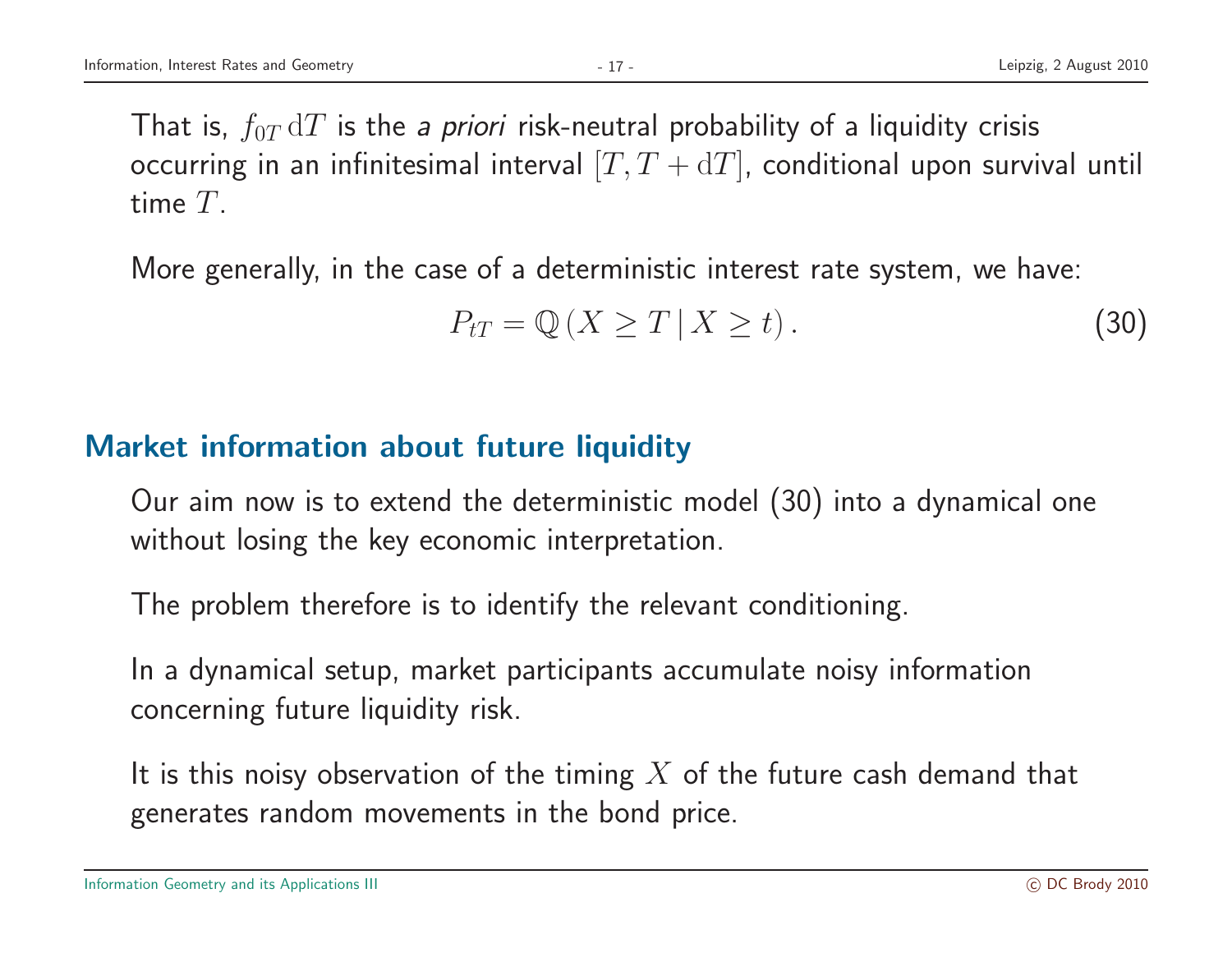Thus if we let  $\{\mathcal{F}_t\}$  denote the information generated by this observation, then the price of <sup>a</sup> discount bond is given by the conditional probability

$$
P_{tT} = \mathbb{Q}\left(X \ge T \,|\, (X \ge t) \cap \mathcal{F}_t\right). \tag{31}
$$

If we apply the Bayes formula, then (31) can be expressed in the form

$$
P_{tT} = \frac{\mathbb{Q}\left(X \ge T | \mathcal{F}_t\right)}{\mathbb{Q}\left(X \ge t | \mathcal{F}_t\right)}.\tag{32}
$$

This is the pricing formula for <sup>a</sup> discount bond that we propose here.

#### An elementary model for information and bond price

Let us now consider the problem of introducing a specific model for  $\{\mathcal{F}_t\}.$ 

Since in the present formulation what concerns market participants is the value of  $X$ , the 'signal' component of the observation must be generated in some form by  $X$  itself.

In addition, there is an independent noise that obscures the value of  $X$ .

We consider a simple model whereby the information concerning the value of  $X$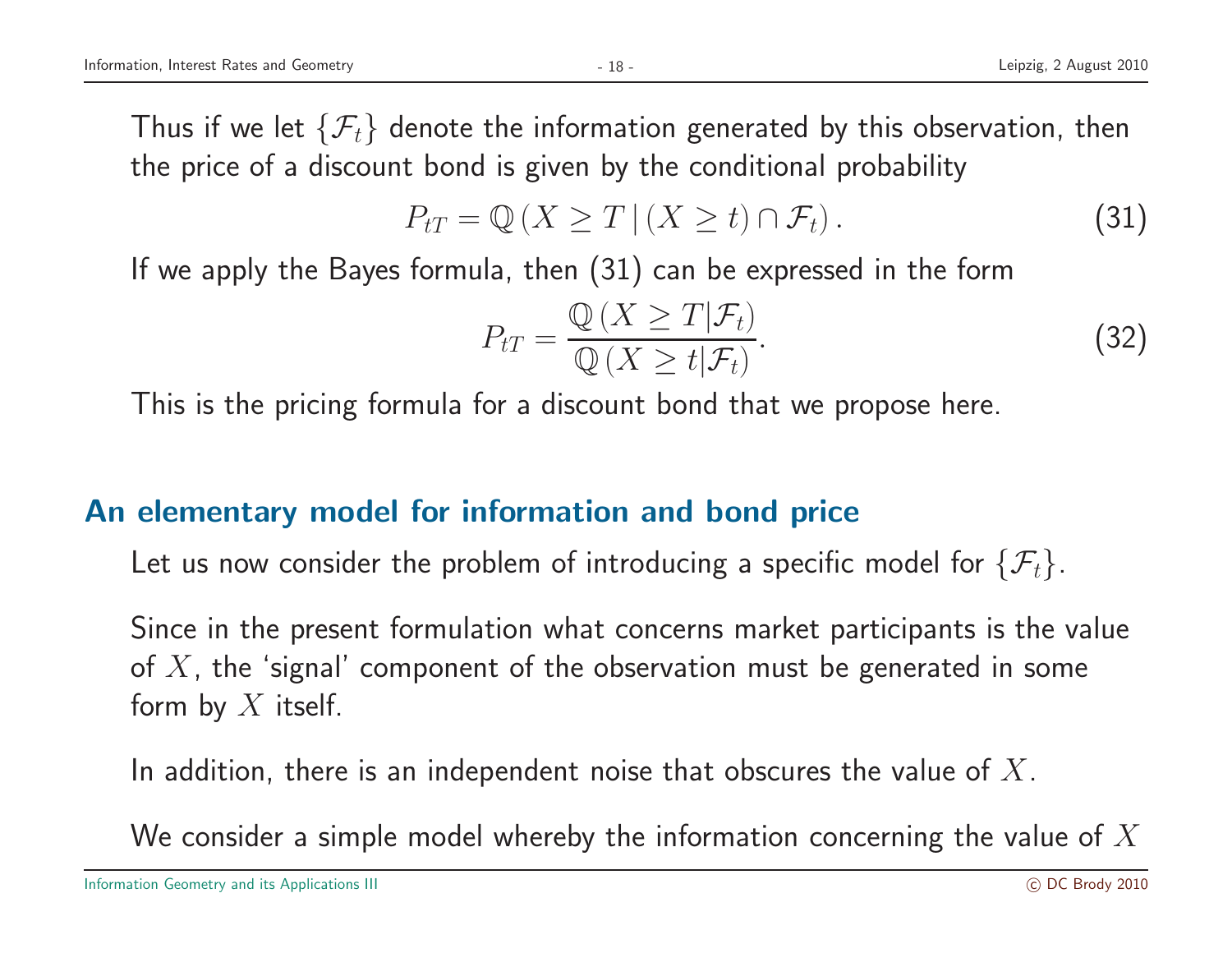is revealed to the market linearly in time at a constant rate  $\sigma$ , and the noise is generated by an independent Q-Brownian motion  $\{B_t\}$ .

Thus the information generating process is given by

$$
\xi_t = \sigma t \phi(X) + B_t,\tag{33}
$$

where  $\phi(x)$  is a smooth invertible function.

In other words, we assume that the filtration  $\mathcal{F}_t$  is given by the sigma algebra generated by  $\{\xi_s\}_{0\leq s\leq t}$ .

As regards the choice of the function  $\phi(x)$  we shall have more to say shortly, but let us for the moment proceed with generality.

We note that since the magnitude of the signal-to-noise ratio is given by  $\sigma\sqrt{t}$ , the value of X will be revealed asymptotically, that is, X is  $\mathcal{F}_{\infty}$ -measurable.

Along with the fact that  $\{\xi_t\}$  of (33) is Markovian, we find that the bond pricing formula simplifies in this model to

$$
P_{tT} = \frac{\mathbb{Q}\left(X \ge T | \xi_t\right)}{\mathbb{Q}\left(X \ge t | \xi_t\right)}.\tag{34}
$$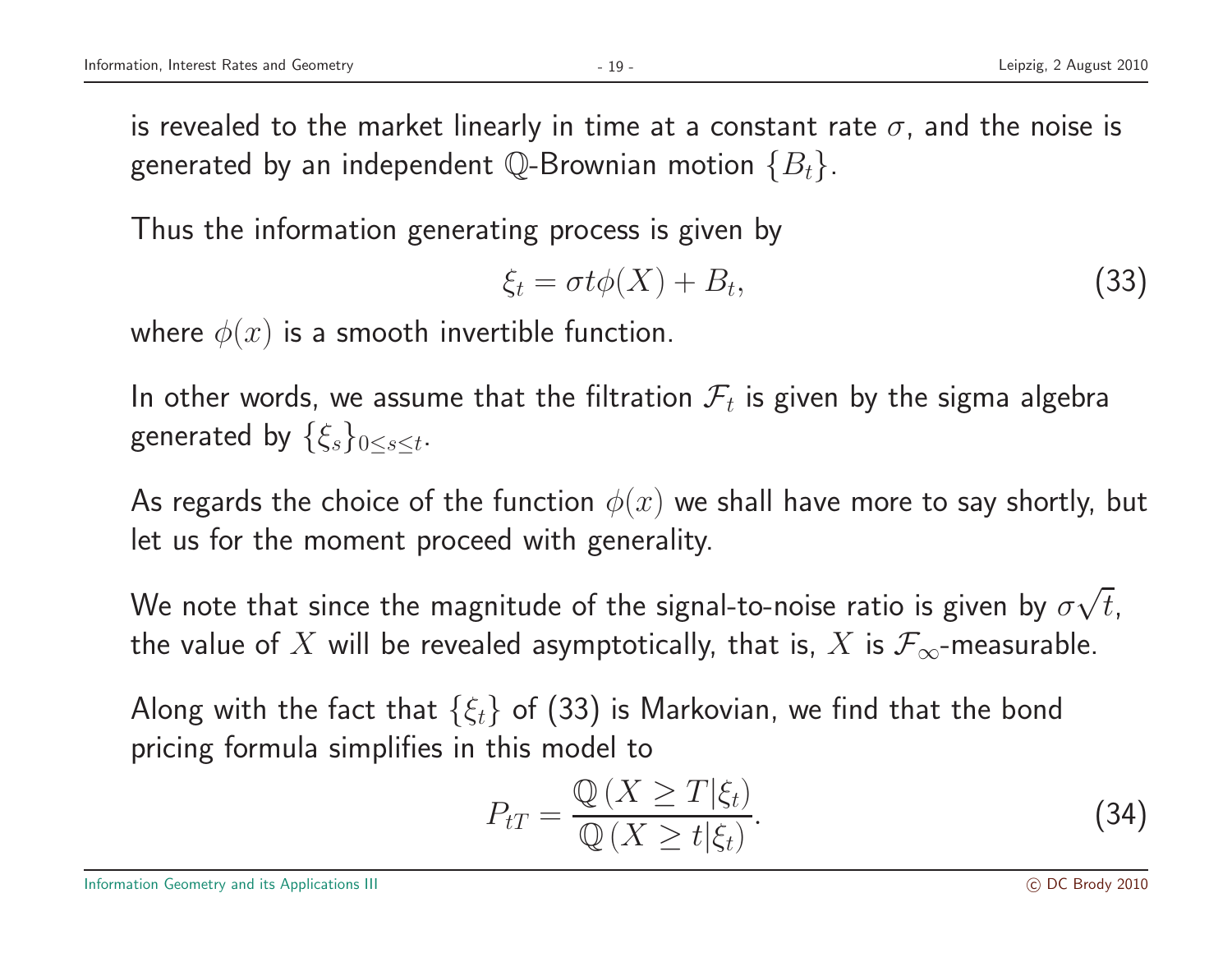A calculation gives the following expression:

$$
P_{tT} = \frac{\int_{T}^{\infty} \rho_0(x) e^{\sigma \phi(x)\xi_t - \frac{1}{2}\sigma^2 \phi^2(x)t} dx}{\int_{t}^{\infty} \rho_0(x) e^{\sigma \phi(x)\xi_t - \frac{1}{2}\sigma^2 \phi^2(x)t} dx}.
$$
 (35)

The model can be calibrated exactly against the initial yield curve according to the prescription  $\rho_0(x) = -\partial_x P_{0x}$ .

The subsequent evolution is then determined by the Markovian market information process.

The remaining degree of freedom, namely, the parameter  $\sigma$ , can be calibrated by use of derivative prices.

From the bond price (35) we can infer the implied short rate  $r_t = -\partial_T P_{tT}|_{T=t}$ .

This is given by

$$
r_t = \frac{\rho_0(t) e^{\sigma \phi(t)\xi_t - \frac{1}{2}\sigma^2 \phi^2(t)t}}{\int_t^\infty \rho_0(x) e^{\sigma \phi(x)\xi_t - \frac{1}{2}\sigma^2 \phi^2(x)t} dx}.
$$
 (36)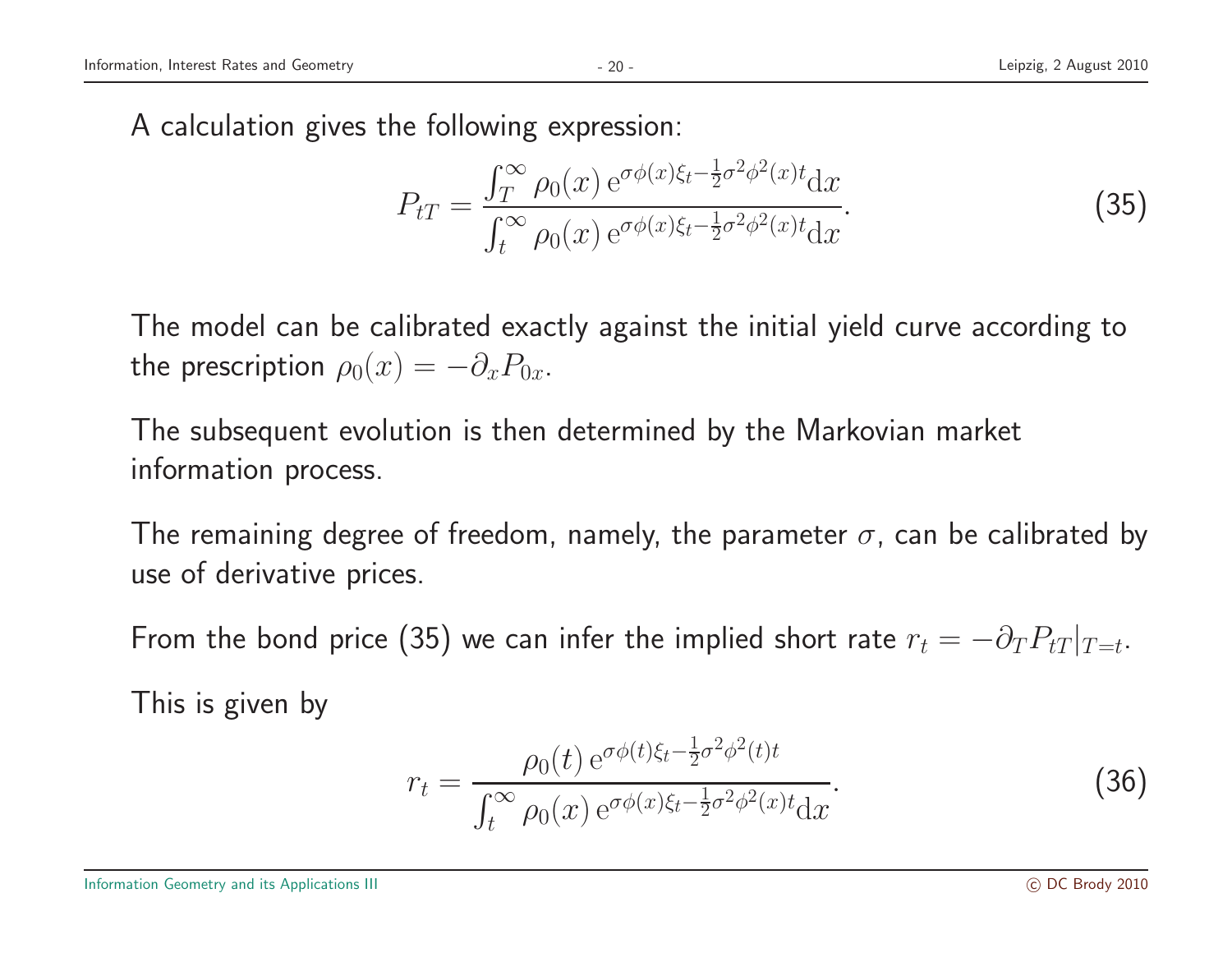

Figure 5: Sample paths of the discount function (35) and the associated short rate (36). The information-adjusting function is set as  $\phi(x) = e^{-0.025x}$ , and the initial term structure is assumed flat so that  $P_{0T} = e^{-0.02T}$ . The information flow rate is set as  $\sigma = 0.3$ , and the bond maturity is 5 years.

 $0.01\frac{1}{0}$ 

0 1 2 3 4 5

Time (yrs)

0 1 2 3 4 5

Time (yrs)

 $0.88 - 0$ 

0.9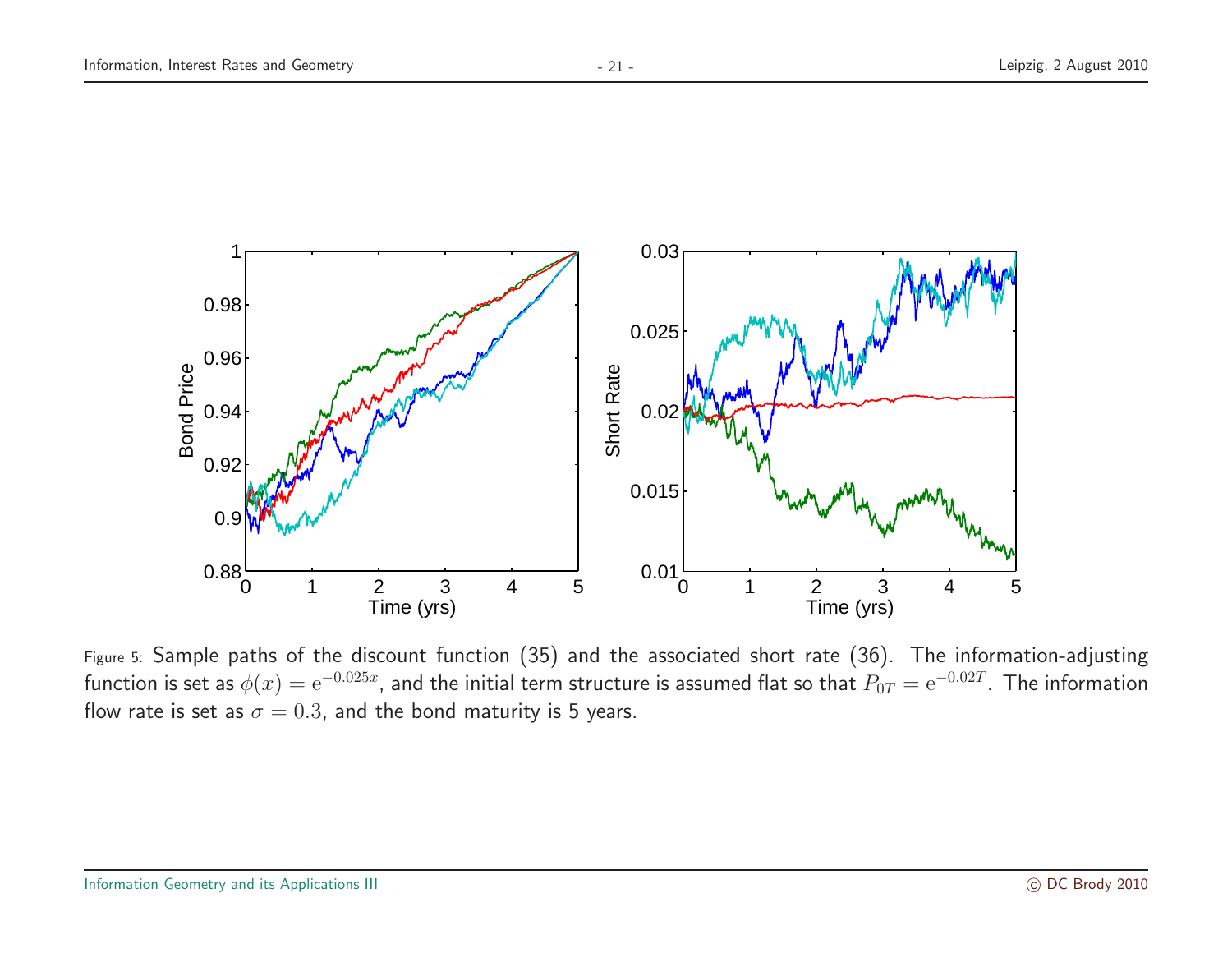The instantaneous forward rate  $f_{tT} = -\partial_T \ln P_{tT}$  is expressed analogously as  $f_{tT} = \frac{\rho_0(T) e^{\sigma \phi(T)\xi_t - \frac{1}{2}\sigma^2 \phi^2(T)t}}{\int_T^{\infty} \rho_0(x) e^{\sigma \phi(x)\xi_t - \frac{1}{2}\sigma^2 \phi^2(x)t} dx}$ . (37)

Example. Consider a flat initial term structure given by  $P_{0T} = e^{-rT}$ . The associated a priori density function is then exponential:  $\rho_0(T) = r e^{-rT}$ .

In a *linear information model*, we have  $\phi(x) = x$ . Substitution of these in (35) <sup>y</sup>ields the following bond price process

$$
P_{tT} = \frac{N\left(\frac{\xi_t - r/\sigma}{\sqrt{t}} - \sigma T \sqrt{t}\right)}{N\left(\frac{\xi_t - r/\sigma}{\sqrt{t}} - \sigma t \sqrt{t}\right)},\tag{38}
$$

where  $N(x)$  is the normal distribution function.

We remark that the interest rate dynamics can be driven by a other Lévy processes.

An example is given by the gamma filter, whereby the information process is

$$
\xi_t = X \gamma_t. \tag{39}
$$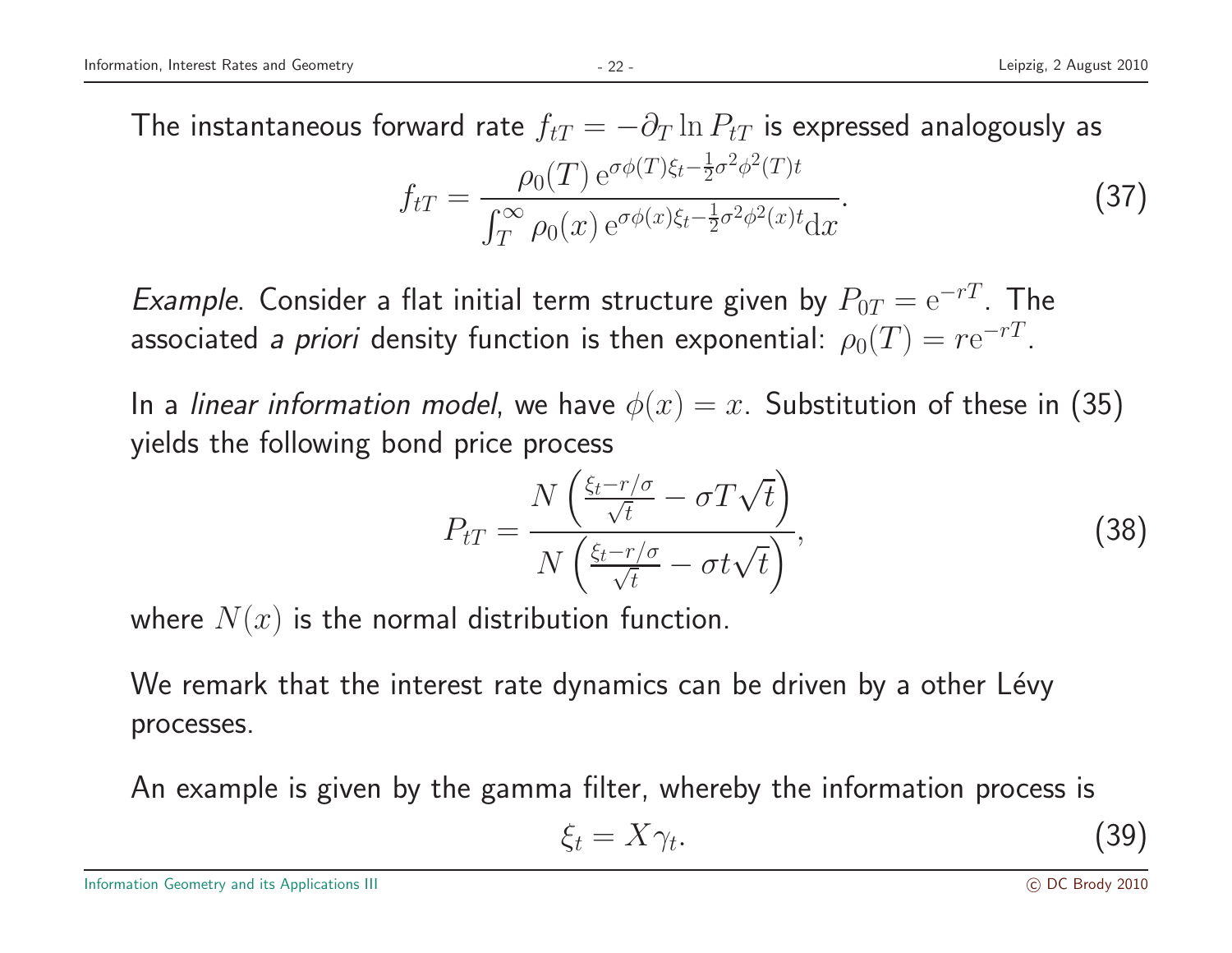Here  $\{\gamma_t\}$  denotes a standard gamma process with rate parameter m.

In this case, the expression for the bond price process reads

$$
P_{tT} = \frac{\int_{T}^{\infty} \rho_0(x) x^{-mt} e^{-\xi_t/x} dx}{\int_{t}^{\infty} \rho_0(x) x^{-mt} e^{-\xi_t/x} dx},
$$
\n(40)

and the associated short rate process is

$$
r_{t} = \frac{\rho_{0}(t)t^{-mt}e^{-\xi_{t}/t}}{\int_{t}^{\infty} \rho_{0}(x)x^{-mt}e^{-\xi_{t}/x}dx}.
$$
 (41)

Hence the present framework provides for <sup>a</sup> wide range of new interest rate models to be created that are tractable and relatively easy to implement.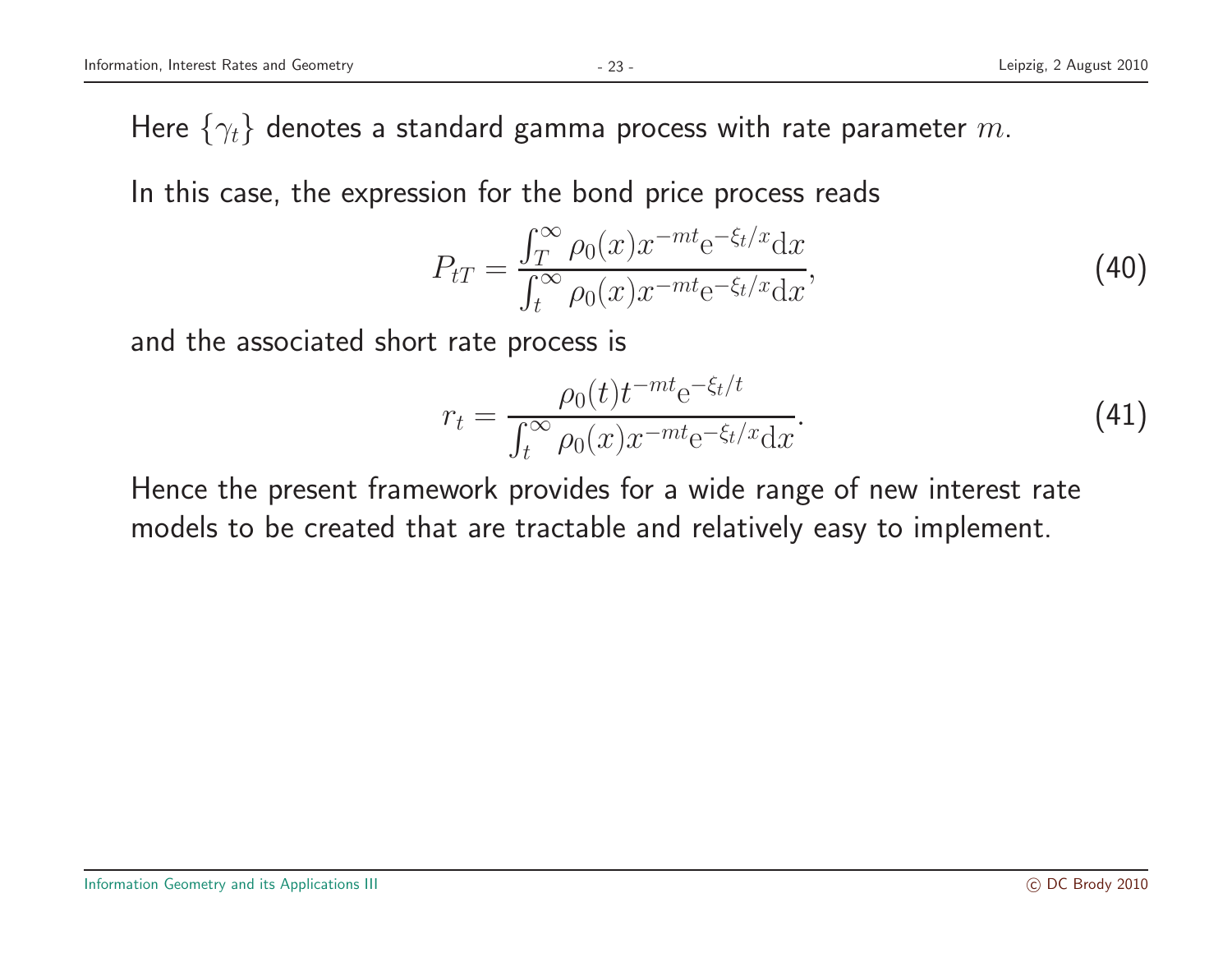

Figure 6: Sample paths of the discount function (40) and the associated short rate (41). The information-adjusting function is set as  $\phi(x) = e^{-0.02x}$ , and the initial term structure is assumed flat so that  $P_{0T} = e^{-0.025T}$ . The rate is set as  $m = 0.1$ , and the bond maturity is 5 years.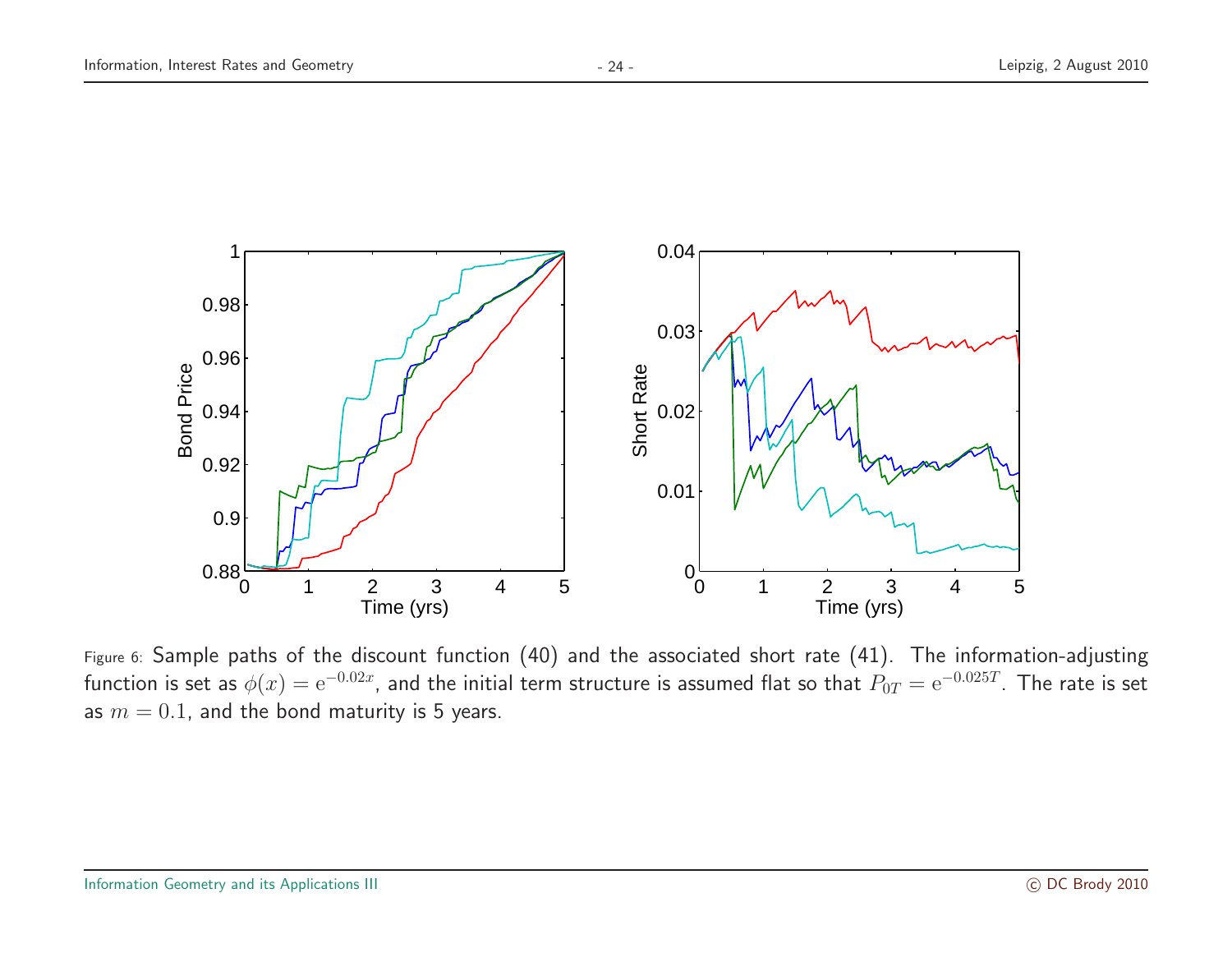## Information and geometry

We see that the function  $\phi(x)$  appearing in the information process

$$
\xi_t = \sigma t \phi(X) + B_t \tag{42}
$$

embodies <sup>a</sup> significant economic impact.

It is therefore natural to enquire how much separation are there in <sup>a</sup> pair of economies characterised by different information flows:

$$
\xi_t = \sigma t \phi(X) + B_t \quad \text{and} \quad \eta_t = \sigma t \psi(X) + B_t. \tag{43}
$$

Since term structure density process takes the form

$$
\rho_t^{\xi}(x) = \frac{\rho_0(x) e^{\sigma \phi(x)\xi_t - \frac{1}{2}\sigma^2 \phi^2(x)t}}{\int_t^{\infty} \rho_0(x) e^{\sigma \phi(x)\xi_t - \frac{1}{2}\sigma^2 \phi^2(x)t} dx},
$$
\n(44)

we can compute the separation via

$$
D(\phi, \psi) = \cos^{-1} \int_t^{\infty} \sqrt{\rho_t^{\xi}(x) \rho_t^{\eta}(x)} dx.
$$
 (45)

#### Information Geometry and its Applications III and the Second Second Second Second Control of the Second Second Second Second Second Second Second Second Second Second Second Second Second Second Second Second Second Second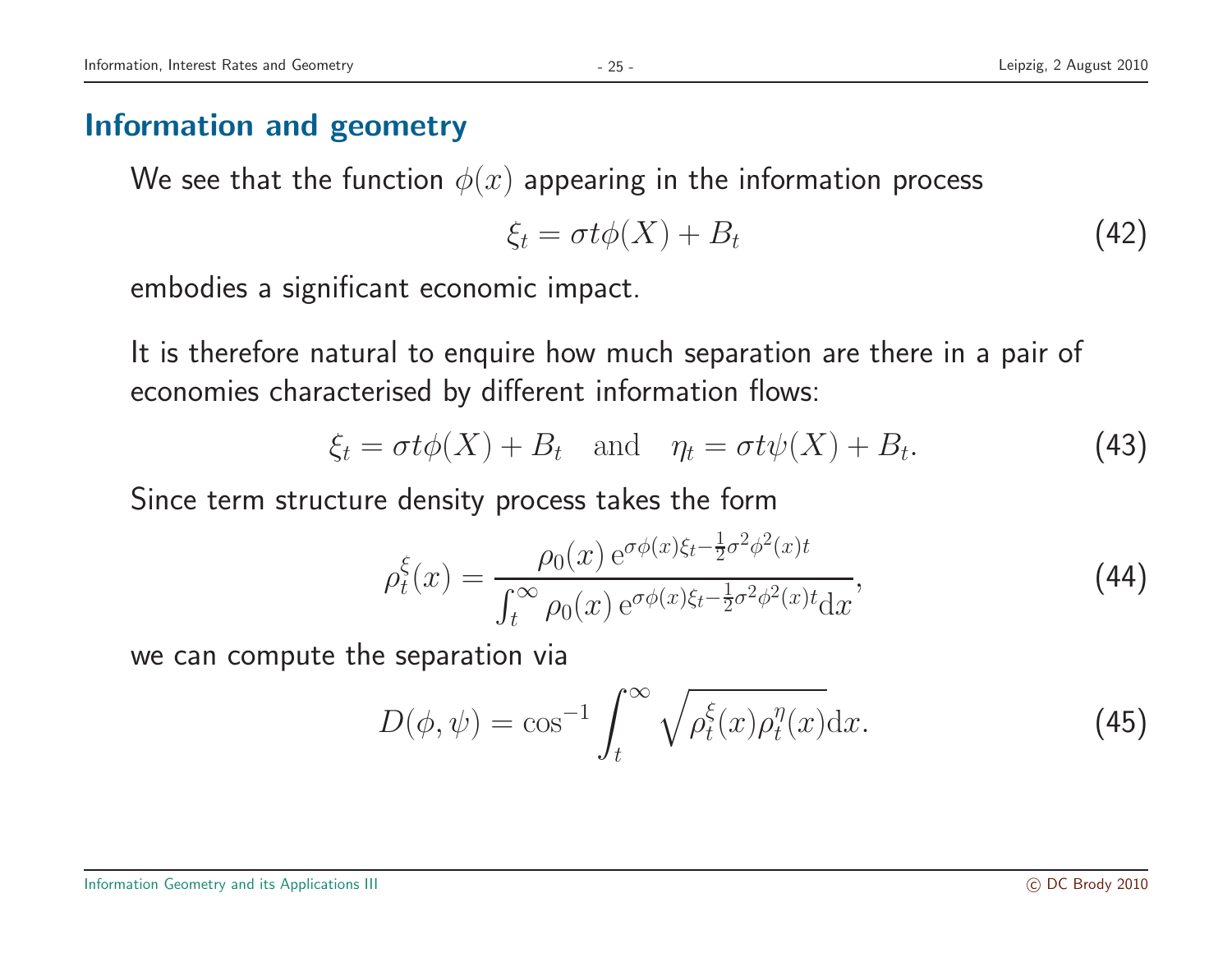## Discussion: liquidity effect vs Fisher effect

Empirical studies indicate that <sup>a</sup> persistent increase in money supply leads in short term (up to <sup>a</sup> month or so) to <sup>a</sup> fall in nominal interest rates.

This is the so-called liquidity effect.

On the other hand, in the longer term an increase in money supply increases expected inflation, hence leading to an increase in nominal rates.

This is the so-called Fisher effect.

Typically both effects coexist in that an increase in money supply reduces nominal rates but increases expected inflation so that the real rate also falls.

Needless to say, interrelations between these effects are difficult to disentangle.

The implication of these macroeconomic considerations to the present approach is that the random variable  $X$ , which we identified as representing the timing of liquidity crisis in the narrow sense of cash demand, is dependant on <sup>a</sup> number of market factors and not merely on money supply.